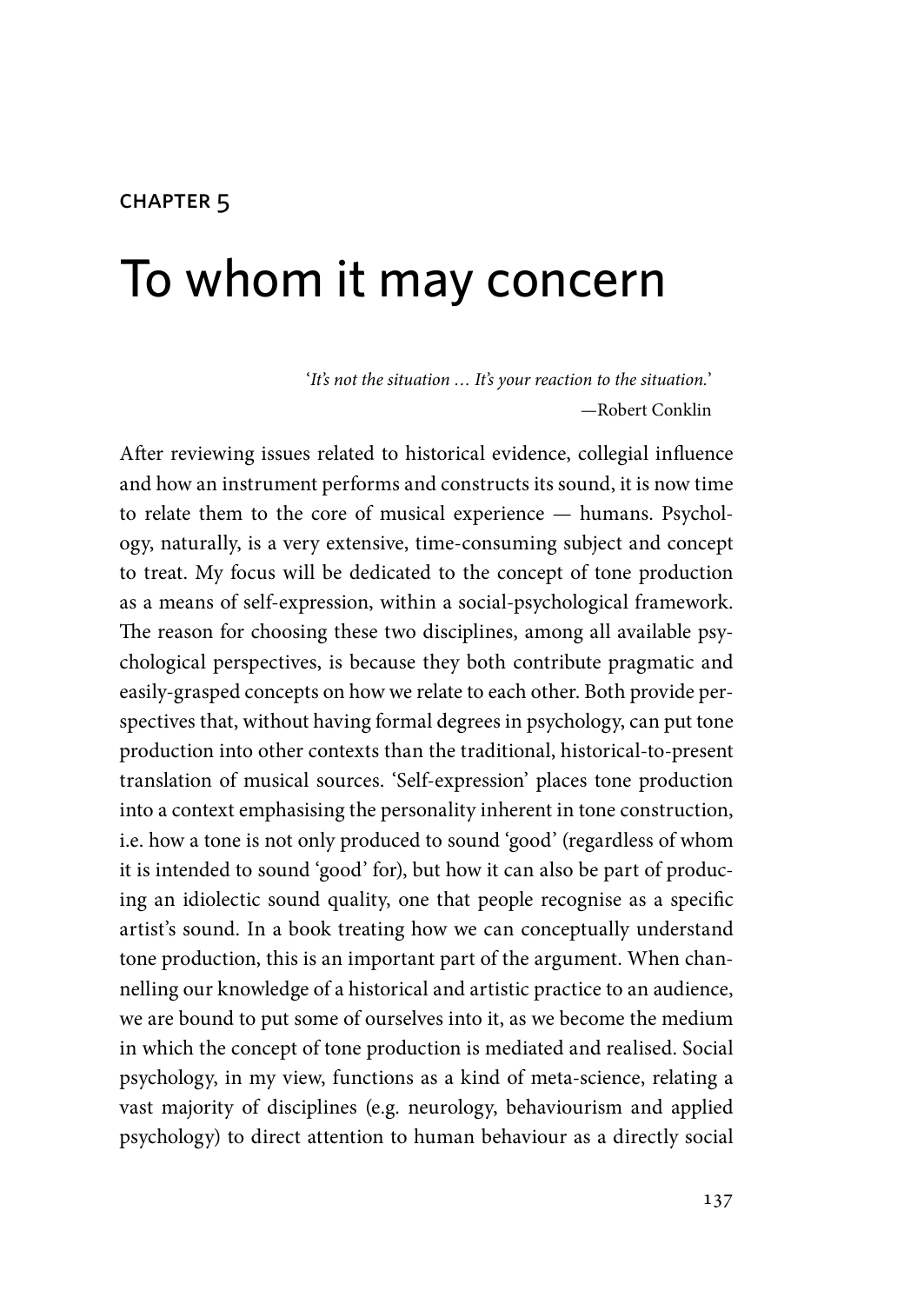activity, which also makes it apt to apply to studies outside of Psychological Studies without much effort. The chapter is organised from a broad perspective working its way towards a more focused one.

## **Embodiment**

Several studies treat musical texts by discussing and analysing ornamentation, interpretation and tablatures,<del>'</del> but what most of these studies fail to consider is the performer's physicality as a framework for how tone production is constituted and how it functions as a framework of the self. Speaking as an active musician myself, the way we play and the way our physiognomy is constructed affect our technical limitations when performing music; a strong tension in the body certainly provides technical restrictions that make us perform less well than our potential would suggest. The physical construct of the musician also becomes part of a relation between the aural and visual, where musician and music merges into one signifier that is perceived by an audience. As such, it becomes evident that when speaking of tone production, we must also consider the physical, as well as the sonic, aspects of technical performance as something being perceived. To do this, it is necessary to discuss how the body relates to the performer. Researchers who have studied embodied social cognition (or simply embodiment) present a well-founded body of knowledge that supports the idea that bodily states actually influence social perception, attitudes and emotion.2 Dona R. Carney, Amy J.C. Cuddy and Andy J. Yap, for example, have studied the relationship between body posture and our bodies' neuroendocrine system. They draw attention to several studies proposing that facial expressions can affect emotional states. 'For example, unobtrusive contraction of the "smile muscle" (i.e., the zygo-

<sup>1</sup> Such as: Rave, W., *Some Manuscripts of French Lute Music 1630–1700: An Introductory Study*, PhD (USA: University of Illinois at Urbana-Champaign, 1972); Rave, W., 'Performance Instructions for Seventeenth-century French Lute Repertory,' in V.A. Coelho (Ed.), *Performance on Lute, Guitar and Vihuela* (USA: Cambridge University Press, 1997): 142–157; Torres, G., 'Some Manifestations of French Lyricism in Seventeenth-Century Pièces de Luth Repertoire,' *Journal of the Lute Society of America*, XXX (1997): 25–41; Torres, G., 'Performance Practice Technique for the Baroque Lute: An Examination of the Introductory Avertissements from Seventeenth-Century Sources,' *Journal of the Lute Society of America*, XXXVI (2003): 19–47.

<sup>2</sup> Sutton, R., and Douglas, K., *Social Psychology* (China: Palgrave McMillian, 2013), 194.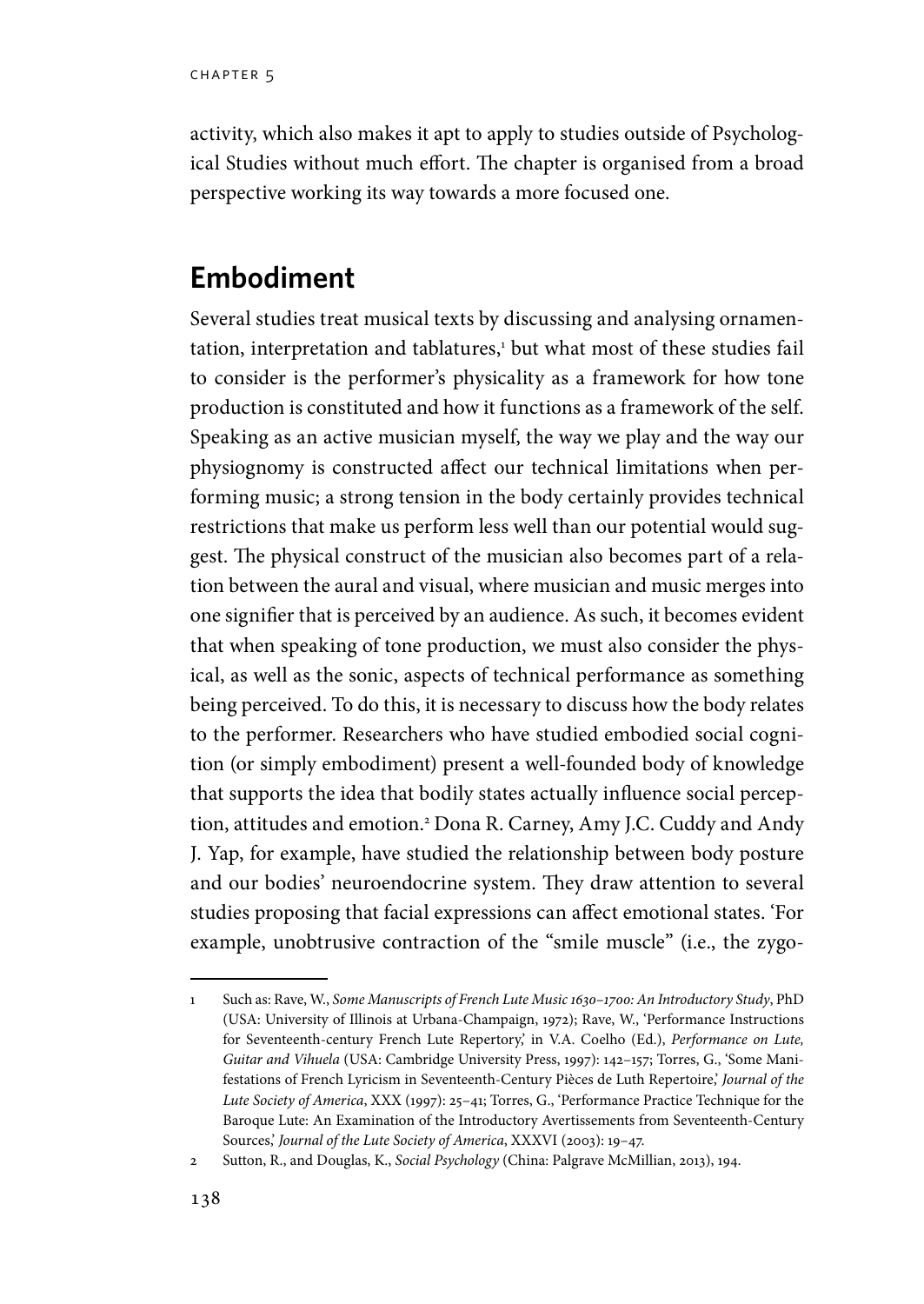maticus major) increases enjoyment […], the head tilting upward induces pride […], and hunched postures (as opposed to upright postures) elicit more depressed feelings […]'.3 In their paper, 'Power Posing: Brief Nonverbal Displays Affect Neuroendocrine Levels and Risk Tolerance' (2010), they ask if physical displays generate a feeling of power to the same extent as a feeling of power generates physical displays. Carney et. al. found that by standing or sitting in an authoritative, dominant posture, there were measurable differences in hormone levels compared to subjects sitting in submissive positions; in authoritative cases, testosterone levels (what Carney et al. call the 'dominance hormone') increased and cortisol levels ('the stress hormone') decreased, and in subjects who were instructed to take submissive postures, the testosterone and cortisol levels were inverted.4 Other studies following this one propose that the positive effect of testosterone and cortisol levels in authoritative stances also has positive outcomes afterwards, when the subject is not in an authoritative posture any longer.5 This is particularly interesting when considering the shift in bodily posture seen in visual representation of lute players presented in Chapter 2 (cf. Graphs 2.7 and 2.8). Moving from a closed-centred posture in the Renaissance to an open seventeenth-century posture, to a centred eighteenth-century posture, we can then add a psychological dimension to the works of art and how they are constructed to be perceived. Especially when taking Leppert's argument that visual arts are a source of *seeing* sound into account, we can draw the conclusion that the visual representation of body posture and the concept of tone production are indeed related. Drawing on the work of Cuddy and her colleagues, it is possible to say that a visual work of art represents something to be perceived by an audience, in which we can witness actions leading to hormone activity (put simply), that in turn says something about the action

<sup>3</sup> Carney, D.R., Cuddy, A.J.C., and Yap, A.J., 'Power Posing: Brief Nonverbal Displays Affect Neuroendocrine Levels and Risk Tolerance.' *Psychological Science, 21* (2010): 1363–1368, 1364.

<sup>4</sup> Carney, *Power Posing*.

<sup>5</sup> Cuddy, A.J.C., Wilmuth, C.A., and Carney, D.R., 'The Benefit of Power Posing Before a High-Stakes Social Evaluation,' *Harvard Business School Working Paper* (13–027, September, 2012); and Cuddy, A.J.C., Wilmuth, C.A., and Carney, D.R., 'Preparatory Power Posing Affects Performance and Outcomes in Social Evaluations.' *Harvard Business School Working Paper* (13–027, November, 2012).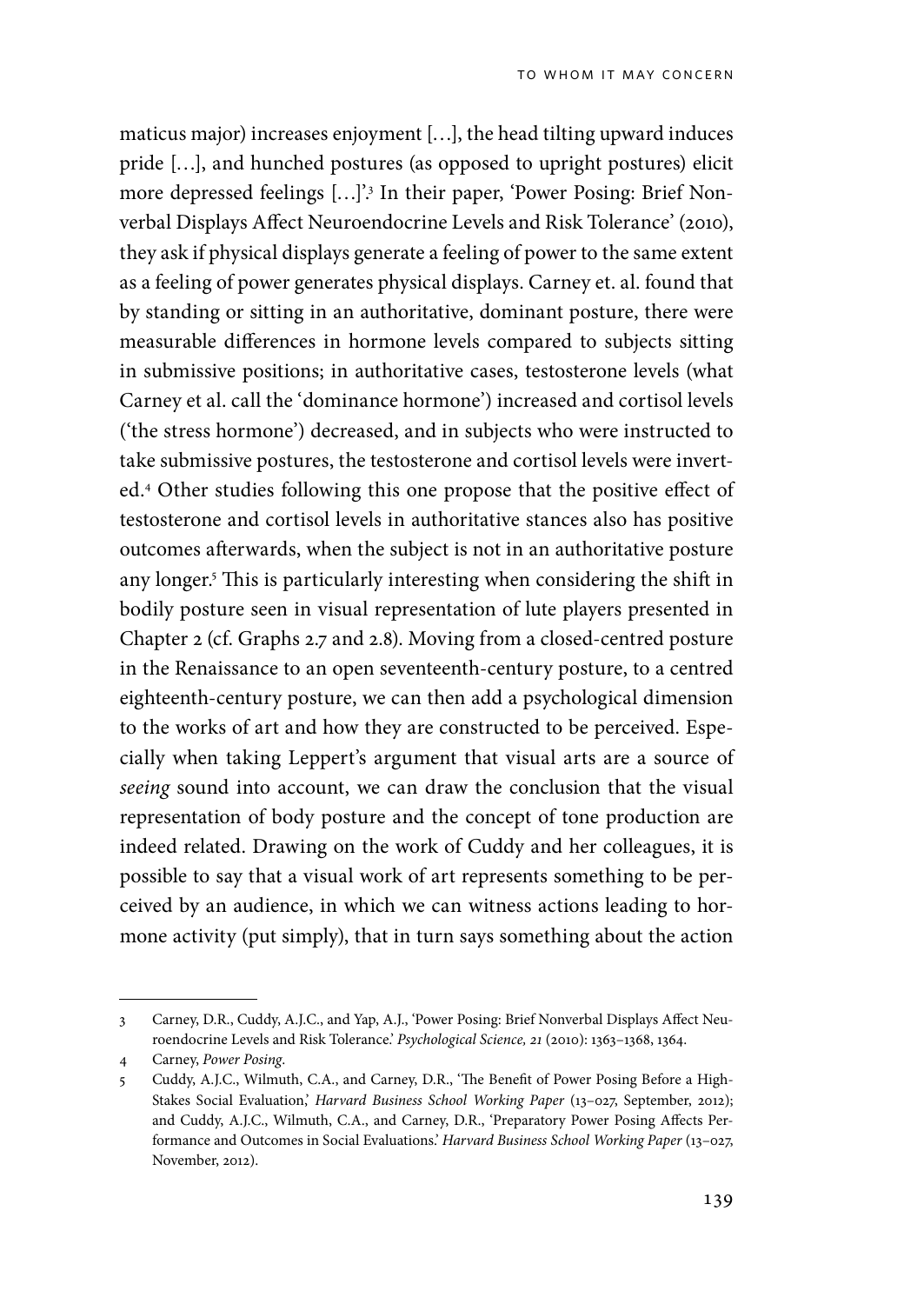being performed. If the performer is affected by the posture, that will in turn affect their performance and ultimately their tone production. In my experience as an active performer of lute instruments, I find this to be true. This is one of those precious moments in the intersection of traditional musicology and artistic research where practice and professional experience can contribute something that is difficult to put down in writing. Quantitative and qualitative studies are indeed possible to perform, but in this particular case I do not think it is necessary in order to present my argument. In fact, I do not find it necessary even to separate between the actual results of hormone production and possible placebo effects, because no matter what we experience, real or not, physical or mental, it is part of our perception of a given situation and our understanding of our self in a musical context. The posture affects our attitude towards our own (and other's) tone production. This is supported by research. Jens Förster and Fritz Strack, for instance, draw connections between arm movements and attitudes towards people who are not present. When flexing the arm upwards on a table (approach-like behaviour) while generating the names of famous people, they were more positive towards them than when they generated famous names during arm extension pushing down on a table (avoidance-like behaviour).6

Interestingly enough, we do not have to perform a bodily act ourselves in order to reach a certain cognitive state. In neuroscience, there is a specific body of research focusing on mirror neurons and mirror systems. Michael S. Gazzaniga, Richard B. Ivry and George R. Mangun (2009) write that '[t]he intimate link between perception and action is underscored by the fact that our comprehension of the actions of others appears to depend on the activation of the neural structures that would be engaged if we were to produce the action ourselves.'7 The theory of mirror neurons proposes that there are neurons within our central nerve system (CNS), i.e. the brain, that are specialised in mimicking perceived

<sup>6</sup> Förster, J., and Strack, F., 'Motor Actions in Retrieval of Valenced Information: A Motor Congruence Effect,' *Perceptual and Motor Skills, 85* (1997): 1419–1427; Förster, J., and Strack, F., 'Motor Actions in Retrieval of Valenced Information: A Motor Congruence Effect,' *Perceptual and Motor Skills, 86* (1998): 1423–1426.

<sup>7</sup> Gazzaniga, M.S., Ivry, R.B., and Mangun, G.R., *Cognitive Neuroscience: The Biology of the Mind*, International students' ed., 3rd ed. (USA: Norton, 2009), 283.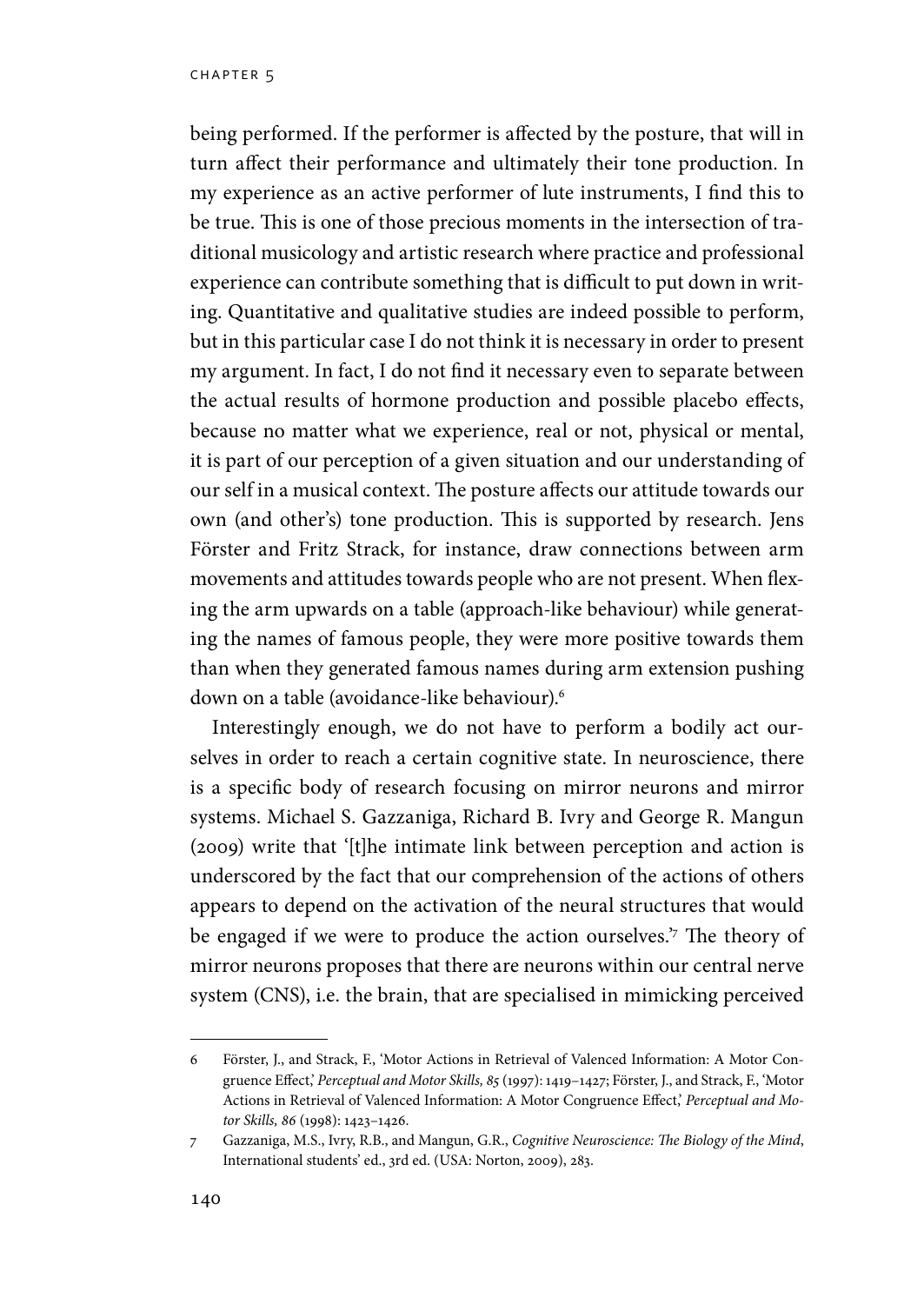signals. If we see someone who is sad, for instance, or who is running, we can see through scientific studies how the brain regions involved in producing that very action or emotion are also activated in the perceiver, even if that person is not performing the act or emotion themselves. It is believed by neuroscientists interested in this field of study that the mirroring network can explain even complex cognitive processes, such as empathy.8 This brings us back to the visual representation as a signifier of sound in Chapter 2. In those works of art, we cannot only see sound, in the Leppert sense, but we can also empathise with the depicted situation through our mirror neurons and our perception of the body postures. By extension, those empathic feelings and our particular understanding of the said situation affect our behaviours and attitudes.

#### **Attitudes and behaviours**

Katz presented a paper in 1960 suggesting four motivational functions during the formation of an attitude. Firstly, attitudes can have a *knowledge function* that provides us with a knowledge-based schema that effectively helps us to form an opinion about an object or subject. These knowledge-based schemata function parallel to those attitude schemata we have formed towards other objects or subjects we have encountered, and they often attempt to be consistent with one another. Stated more clearly, our attitudes towards one object or subject are often consistent with our attitudes towards other objects or subjects. This is clear in tone production, as we have a modern knowledge base to start with (this is how a modern Classical guitar sounds, for instance) which we consciously or unconsciously transfer to the situation where we are to form an attitude towards lute sound. Or a more specific perspective, where we know that the right hand was placed very close to the bridge in the 18th century (see Chapter 2) while many colleagues today play the same repertoire closer to the soundhole (see Chapter 3). In such cases, our knowledge-based schema is caught between past and present, and where we place the emphasis between the two decides our attitude towards the other.

<sup>8</sup> Gazzaniga, *Cognitive*, 610 and 633.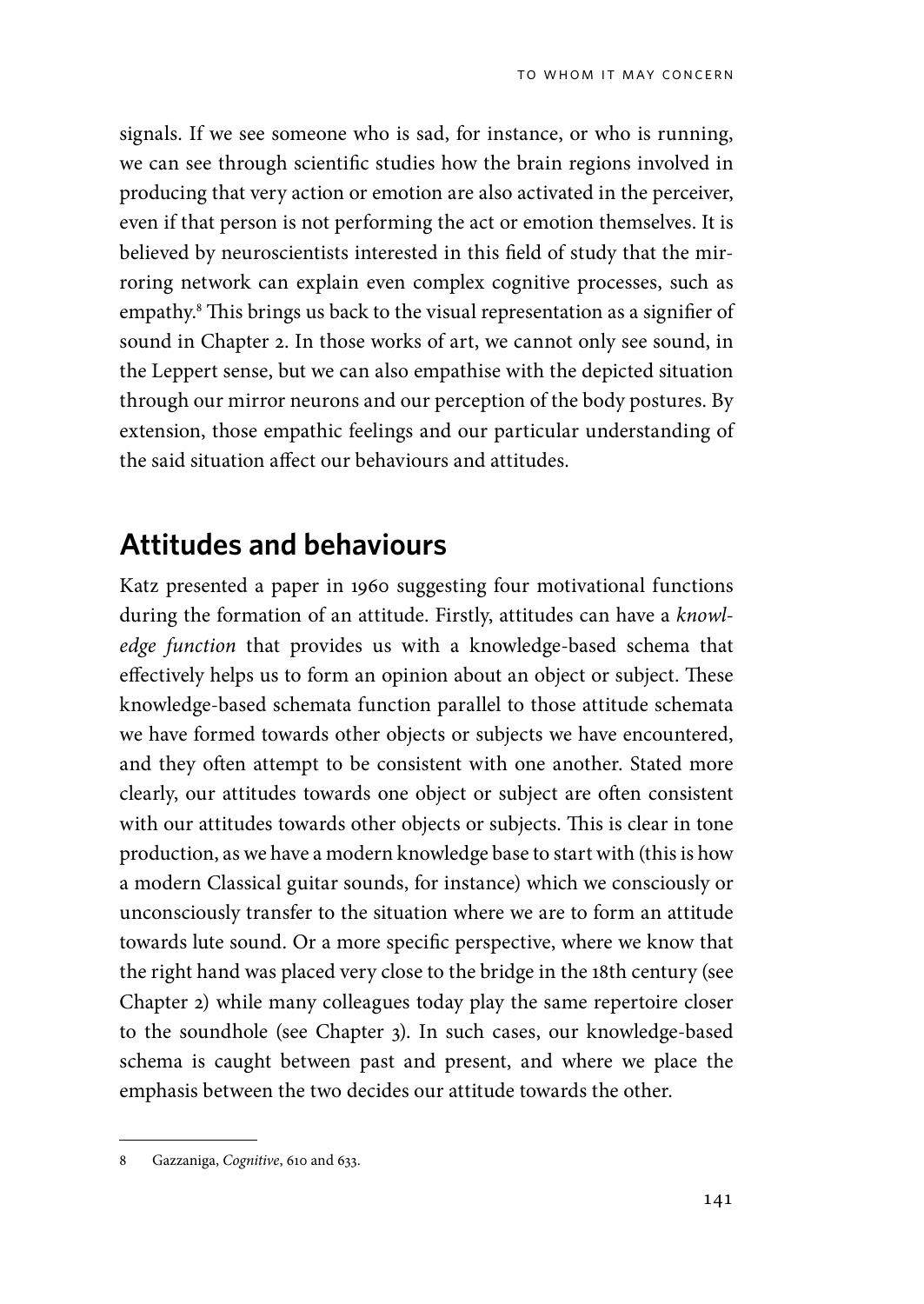chapter 5

Secondly, attitudes can have a *utilitarian function*, which means that they help us to receive rewards and punishments that make others look favourably or negatively upon us. This acts parallel to self-monitoring functions of the self, as well as our impression management. We can also maintain group belonging by expressing negative and positive attitudes according to a specific group ideology. In the same specific case above, we can confirm our belonging to the 'close-to-soundhole' group by our attitude to the 'close-to-bridge'-group and *vice versa*. In this instance, our conformity towards the one rewards us within the group for opposing the other.

The *value expressive function* is a function where our attitudes let us express deeper levels of values. If we, for instance, consider a person for whom Christianity is an important value, that person will be more likely to express positive attitudes towards Christian organisations and more negative attitudes towards anti-Christian groups. Likewise, if one person finds historical evidence to be very important for their artistic practice, they are more likely to favour playing close to the bridge.

Finally, the *ego-defensive function* presents psychological defensive functions, where high self-esteem can protect us when we are confronted with attitudes opposing our persona, or from threats such as death.9 If we are comfortable in our knowledge of something, that is, we have studied something well and we feel that we have authority in what we do, we are more likely to be better equipped at meeting negative attitudes. From another perspective, if one has bad experiences in sports, one may adopt a negative attitude towards sports in general to distance oneself from those negative experiences, as an act of cognitive self-defence. In the same fashion, when we form our conception of what tone production should be, we are likely to meet negative attitudes from those opposing our concept, in which case the ego-defensive function comes into play to support us in meeting those attitudes.

Other theories create a bridge from attitude formation to attitude application. Zajonc's *mere exposure effect*, for instance, suggests that the

<sup>9</sup> Sutton and Douglas, *Social*, 162–163.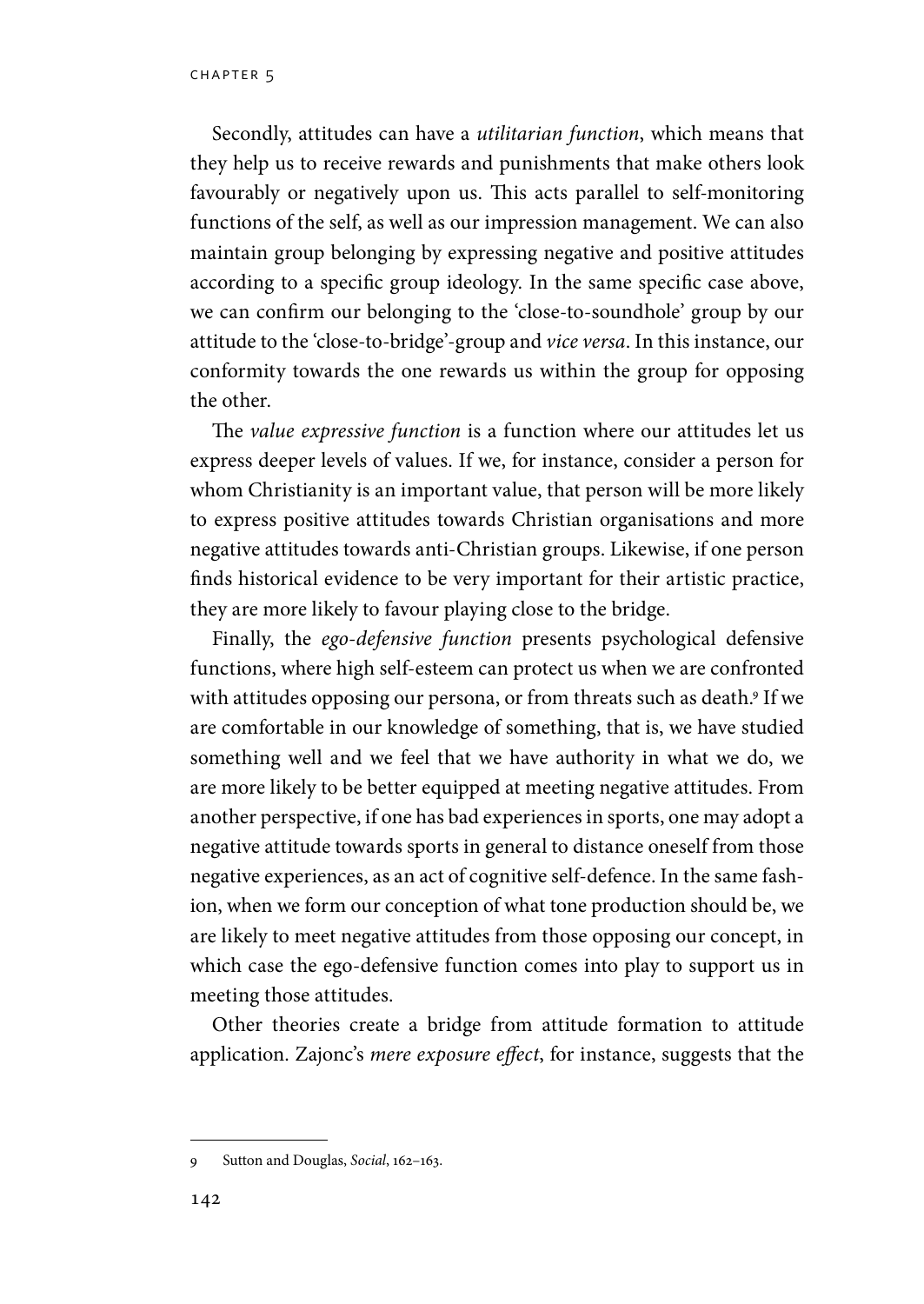more we are exposed to a stimulus, the more we tend to like it.<sup>10</sup> This is particularly interesting in the process in which the lute performer shapes their perception of 'good' tone production. What we are repeatedly exposed to over time creates a framework for what we like, and repeated exposure to a certain type of tone production may very well make us like that approach more than others. This can be linked to Martin Shepherd's historical account of the early lute revival, when many Classical guitarists obtained lutes strung with nylon strings in unisons (see Chapter 4). The sound was closer to the Classical guitar than the gut-strung lute, but it was an acceptable starting point because they had previously been exposed to Classical guitars and not lutes. Similarly, as more musicians started to play with gut strings, or similar synthetic versions, the increasing, repeated exposure to this 'new' kind of sound gained more acceptance among performers and instrumentalists. The notion of acceptable tone production altered according to the mere exposure effect (among other things, of course). Similarly, David Huron (2006) provides a fulllength monograph argument that what we are exposed to, statistically, forms our anticipation of what is to come. If that anticipation is true, we are psychologically rewarded by our bodily system for making a correct prediction. On the other hand, if we make incorrect predictions of what is to come, we do not feel satisfaction as we did not receive any psychological reward for being correct.<sup>11</sup> So, put simply, if we expect one sort of sound right before the lutenist starts to play, we receive a bodily reaction according to the accuracy of the prediction. This is not simplified by the fact that we, by expecting something to be bad or good for instance, adopt an attitude that increases the probability of it being bad or good. We run the risk of making up our minds before the event has even happened.

Furthermore, exposure does not only shape our preferences and anticipation. By being exposed to stimuli that we are either consciously or unconsciously aware of, and that we are either punished or rewarded for doing, we are engaging in *social learning*. This also means that we learn to associate positive or negative emotions and attitudes towards different

<sup>10</sup> Sutton and Douglas, *Social*, 164.

<sup>11</sup> Huron, D., *Sweet Anticipation: Music and the Psychology of Expectation* (USA: MIT Press, 2006).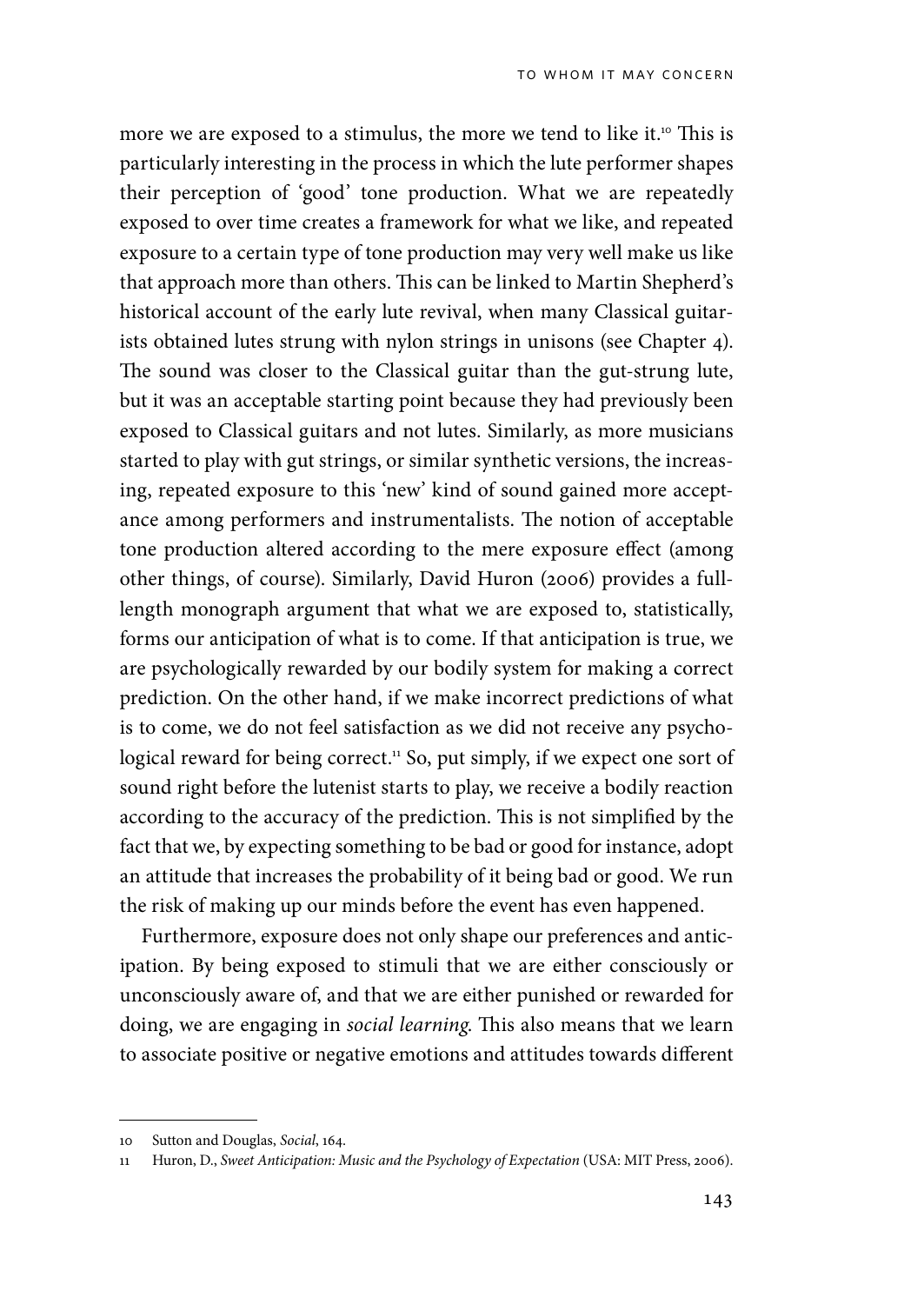stimuli based on the circumstances in which we perceive them (e*.*g. *classical conditioning*). For instance, if a dog hears a bell ring every time he is served food, he will eventually associate food with that sound. He will then think of food every time he hears it even if there is no food present;<sup>12</sup> similarly, if we hear the word 'Viking,' it is easy to think of helmets with horns, even if it is generally accepted that there is no real historical evidence supporting their use. This refers back to the visual representations, the surviving literature and primary sources, modern handbooks and instrument construction; we form our attitude and perception of something not only based on what actually happens in the moment, but also based on what we have learned to expect through experience and through the causal confrontations of the past.

Whatever the function, attitudes towards tone production, whether modern or historically perceived, are formed in tension between inner and outer perspectives, or between opposing practices or groups, or between good and bad experiences. They are also formed through exposure, anticipation and experience. When constructing a conceptual understanding of what tone production is within a historically-distant practice, performed today, it is vitally important to acknowledge this point. Attitudes and ideologies, formed by social interaction and stimuli exposure, set a framework in which our self-expressive acts are perceived, interpreted and understood. This places a major emphasis on how a performer presents their tone production within a certain context and how they acknowledge the link between self-expressive acts, attitudes and embodiment. Our attitudes set the framework in which our selfexpressive acts are perceived and perhaps also understood. This is where the quality of tone production is judged and it is highly individual; embodiment represents the effect caused by self-expressive acts and other bodily performances that become more or less internalised, both within the musician and the audience. Returning to mirror neurons, as pointed out by Gazzaniga et al. (2009), we see how attitudes and embodiment can present themselves differently, according to the level of expertise and motor repertoire: 'Interestingly, the extent and intensity of the activation

<sup>12</sup> Sutton and Douglas, *Social*, 165–172.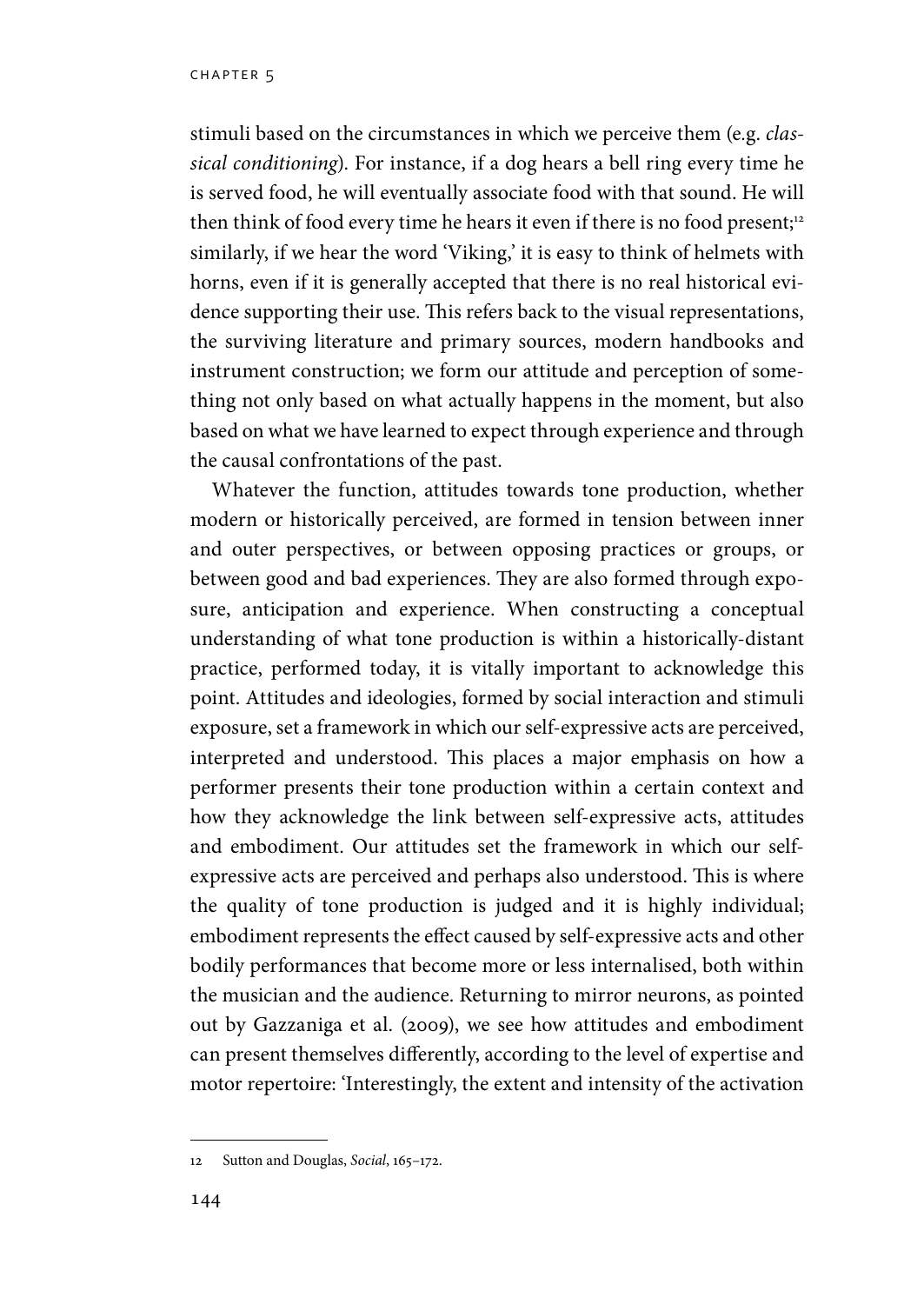pattern [as related to mirror neurons] reflect the individual's motor repertoire. Skilled dancers show stronger activation in the mirror network when watching videos of familiar dance routines compared to unfamiliar dances.'13 Tone production as a self-expressive act is not something that is directly related to historical practices alone, but historical practices can be used to situate oneself within the social context the performer wishes to be judged. For instance, if the performer seeks to gain acknowledgement within a dedicated scholarly context, their tone production may be vastly different to what a performer seeking to gain acceptance with the general public would produce. In the first instance, emphasis may be put on historical evidence and research literature, while in the second, it may be more important to accommodate a modern audience's expectations. Clearly, there is no right or wrong tone production *per se*, but tone production can be a social tool enabling the musician to position themselves and their self-expressive acts. If we look at this issue historically, we see how music in general was used to position oneself within a socio-political construct. For instance, the bourgeoisie could use music and other cultural activities to affirm their position towards the aristocracy within the salon culture while still maintaining their group identity; the aristocracy could show their power through their employment of a large number of musicians; and visual representations could document a certain view of the hierarchy and social differentiation.<sup>14</sup> Tone production is an important part of the musical construct, and it is in many ways a cornerstone in how we perceive a musician. This is clearly evident when many electric guitarists, used to having amplification and stomp boxes to shape their tone production, are given a nylon-string guitar. Compared to a trained Classical guitarist, the differences in how tone production is approached, and what sort of emphasis it has been given during education, is vastly different, even to the untrained ear. Furthermore, we often see great differences in which instruments are judged to be of sufficient quality for public performance.

<sup>13</sup> Gazzaniga, *Cognitive*, 283.

<sup>14</sup> Rolfhamre, R., *The Popular Lute: An investigation of the Function and Performance of Music in France Between 1650 and 1700*, PhD (Norway: Faculty of Fine Arts, University of Agder).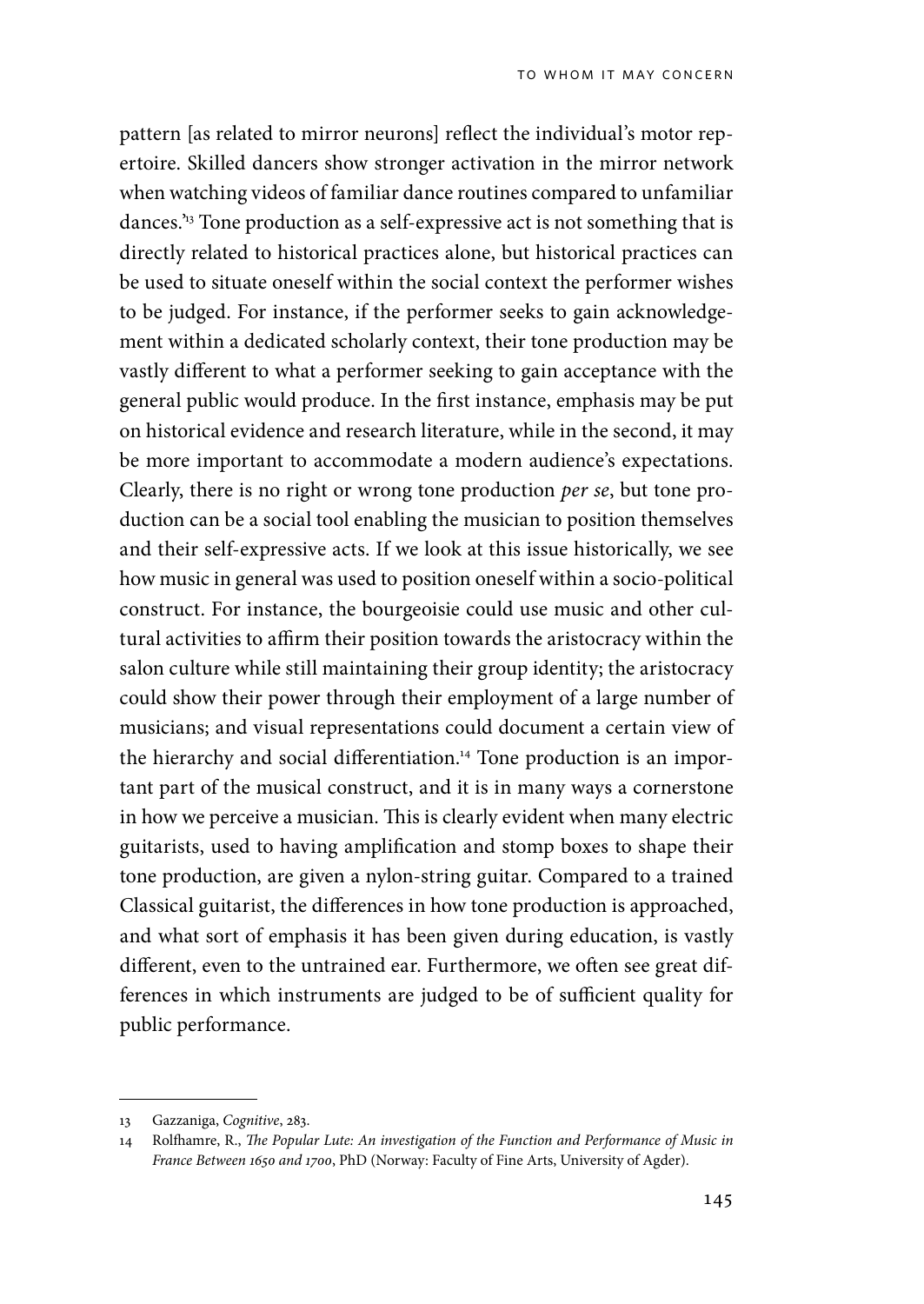#### **Self-expression versus communication**

As a self-expressive act, tone production is an important part of how we perceive a performance; it is part of a communicative process in which the audience, as well as the performer, understands the performance from a certain context, and in which the performer's competence and aesthetic values are judged. In 2007, Mitchell S. Green presented a full monograph focusing on self-expression where he discusses in detail the problems surrounding the subject. Green formulates twenty *dicta* to sum up the main points of his argument (the numbering of each *dictum* has been altered from the original source, in order to avoid confusion):

- 1. A self-expression shows a thought, feeling, or experience.
- 2. A self-expression shows one's thought, feeling, or experience.
- 3. A self-expression is not a type of statement.
- 4. A self-expression is a signal.
- 5. A self-expression may be involuntary, voluntary, or both voluntary and willed.
- 6. A self-expression can be seen at once [as] spontaneous and voluntary.
- 7. Although one can express only those states of ourselves that can be shown, it is an open question just what this class includes.
- 8. A self-expression is characteristically, but not exclusively, directed toward an audience.
- 9. A self-expression may be directed towards an audience that is distinct from the object of the state expressed.
- 10. Self-expression falls into overt and non-overt varieties.
- 11. We can express ourselves by means of 'sayings in our heart'.
- 12. Self-expression is as sensitive to how an action is carried out as it is to which action is carried out.
- 13. One can express oneself in a voluntary act without intending to do so.
- 14. Like other acts, attempts at self-expression may or may not be successful.
- 15. What is expressed, in self-expression, can be known by introspection.
- 16. Self-expression need not take routinized paths.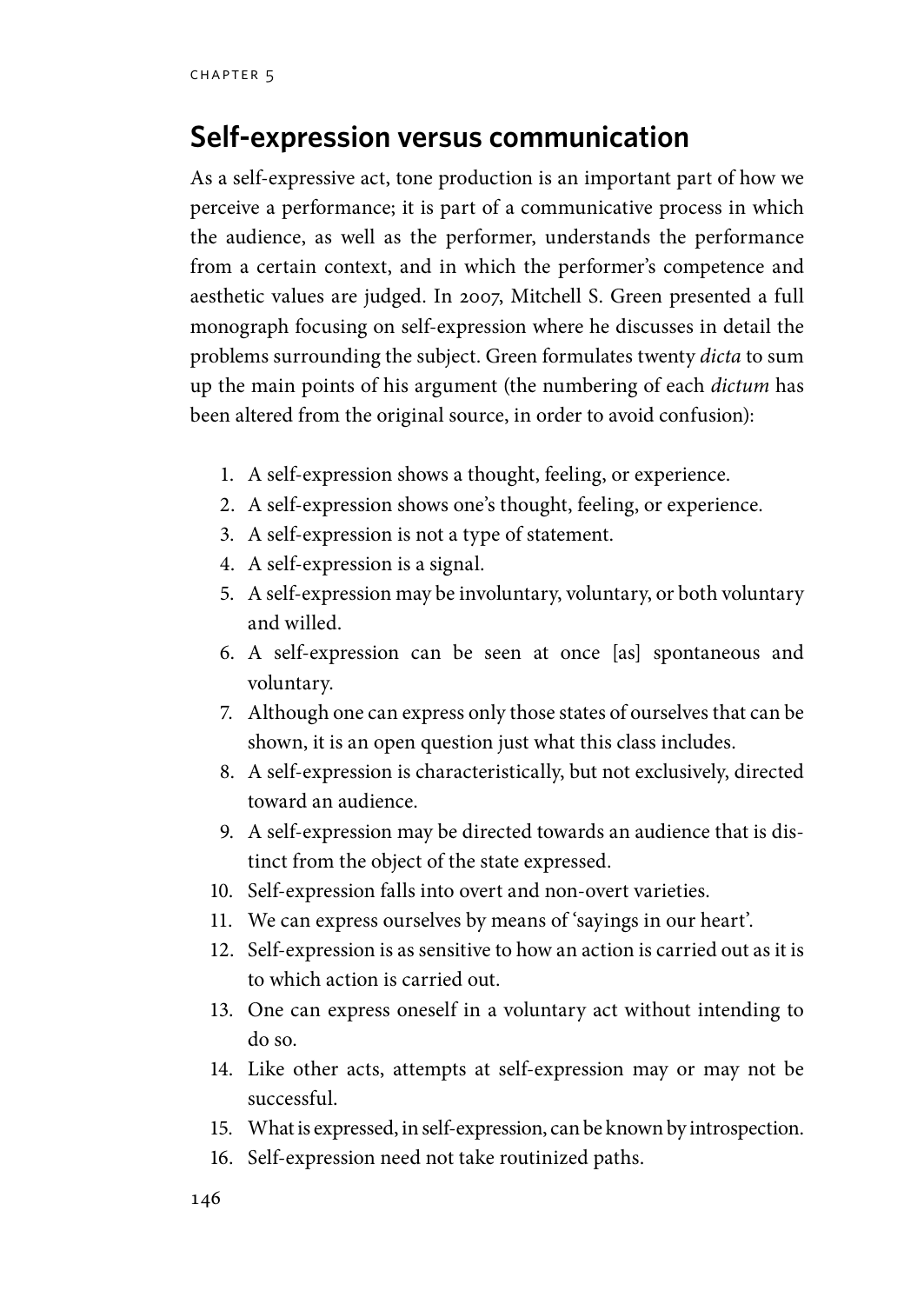- 17. Self-expression is distinct from expressiveness.
- 18. Corporate expression is, when successful, expressive.
- 19. Dramatic performances, when expressive, need not involve self-expression.
- 20. It is an empirical question where self-expression is found in the animal kingdom, and of its ontogenesis in any given species.<sup>15</sup>

According to Green, a self-expressive act can both show one's feeling or just a feeling in general. It does not need to be a statement but is rather a signal, independent of whether it is in fact conscious or unconscious, willed or unwilled. In the context of tone production, then, it is not necessarily the case that when speaking of tone production as a self-expressive act we are also speaking of mediating a statement. It is merely a signal that may or may not be perceived. What is particularly interesting is that Green suggests that self-expression is distinct from expressiveness and that dramatic performances, when expressive, need not involve self-expression. The self-expressing perspective on tone production is therefore theoretically useful as it does not presume that communication of a certain message arises and that the delivery from performer to audience is clear, but it assumes more directly that tone production functions as a signifier of something regardless of it being understood by others, or even by the performer themself. According to Green, this is one of the main features of self-expression, that is, that self-expression is distinct from communication. Self-expression is about showing someone an inner state, for instance, that does not rely on anyone perceiving it (a state Green calls *perception-enabling showing*).16 Communication, on the other hand, needs to be perceived by someone else in order for it to be established; otherwise it is just an attempt at communication that has failed. Yet, a self-expression that is perceived by another party in the way that it was designed to express *establishes* a communication, even if it is not communication by its own means. After exploring several perspectives

<sup>15</sup> Green, M.S., *Self-Expression* (UK: Oxford University Press, 2007), 44–45.

<sup>16</sup> Green, *Self-Expression*, 85.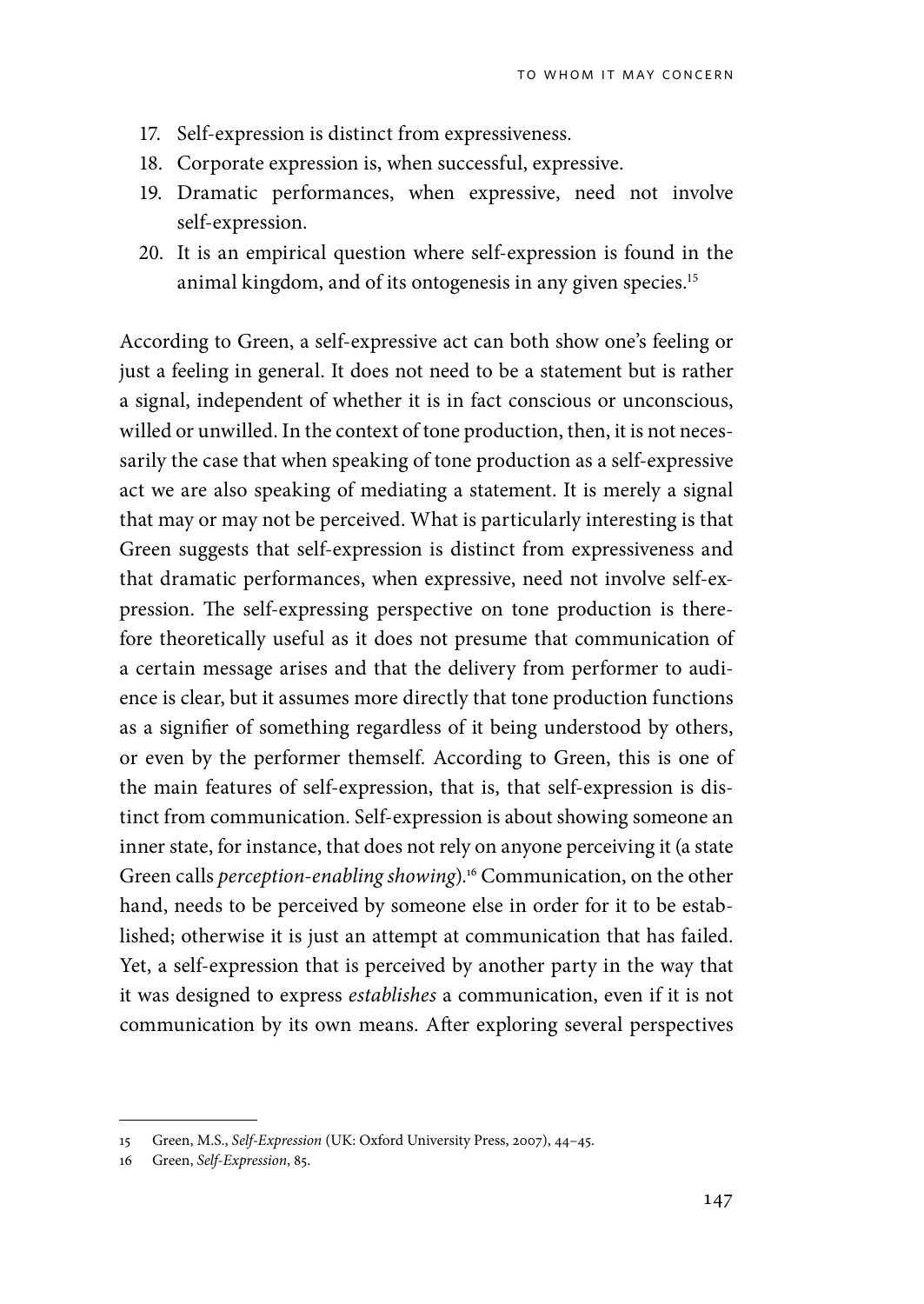and theories, Green draws increasingly stronger connections between the words 'self-expression' and 'showing':

Where A is an agent and B a cognitive, affective, or experiential state of a sort to which A can have introspective access, A expresses her B if and only if A is in state B, and some action or behaviour of A's both shows and signals her B. […] According to this characterization, all self-expression involves showing one's emotional, cognitive, or experiential state.17

In the above statement, there is a clear correlation between feeling something and performing an act which transfers the feeling from the internal to the external. Green presents three categories of showing: *showing that*, *showing* α and *showing how*. *Showing that* enables propositional knowledge ('Making knowledge available doesn't guarantee its transmission'); in *showing* α, α is 'a singular term referring to a perceptible object or affair'; *showing how* attempts transmission of how something feels, looks or sounds, etc.18 He also states that '[s]howing-that makes knowledge-that available; showing-α makes perceptual knowledge available, and showing-how makes available knowledge of how an emotion or experience feels.'19 So, no matter what category of showing a self-expression falls into, we are ultimately speaking of a phenomenon that makes certain knowledge about a specific state, object or how a particular state feels, perceptible. For someone in the right circumstances to perceive it, truthful knowledge can be transferred from one person to the next (although it is not a criterion that this transference is at all successful). Green further differentiates between 'showing' and 'indication'; the former states how or what something is, or how it is, while the latter has the possibility to pretend to be something it is not. Green writes:

One thread that unites the above three forms of showing is knowledge: Evidence enables those who are shown the things mentioned above, and who are in the right circumstances (being empathetic, being in the right perceptual location, possessed of the right conceptual resources or background knowledge, etc.) to

<sup>17</sup> Green, *Self-Expression*, 43.

<sup>18</sup> Green, *Self-Expression*, 47–48.

<sup>19</sup> Green, *Self-Expression*, 186.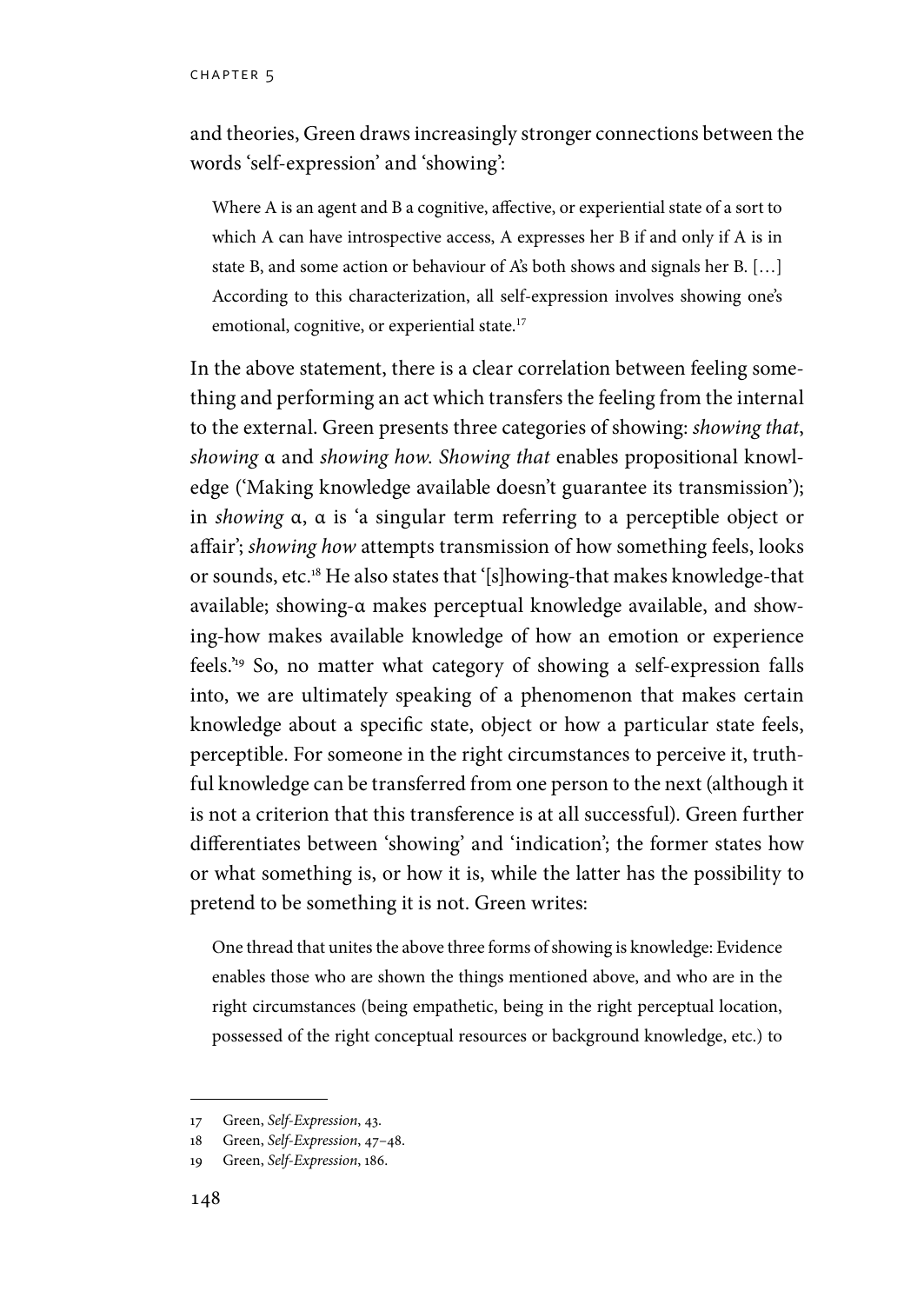know some fact, some object of perception, or how some emotion, mood, or experience feels. Showing is thus a stronger relation than indication, in two ways. First, showing, unlike indication, is a 'success' notion: One can only show facts (showing-that), or real things (showing *α*), or how something appears or feels (showing how), whereas one can indicate that something is so when it is not, or indicate an object that is not, or indicate how something feels that does not appear or feel that way.<sup>20</sup>

What is being brought to the agenda here is important; that is, that self-expressive acts do not need to be true in the sense of showing, but they can also be manipulated to indicate something that is not true. By indication, we can create signals meant to give the perceiver the possibility of understanding a signal without the necessity of it being a true emotion, thought or knowledge. In fact, this is what professional actors deal with on a daily basis: '[S]elf-expressions are often produced with a strategic aim over and above that of manifesting the cognitive or affective state of their producer,<sup>21</sup> Furthermore, '[e]xpressive conventions go a step further by enabling their users to show the presence within them of certain states with a mere gesture, speech act, or other conventional device rather than with a material sacrifice.<sup>22</sup> So, if self-expressive acts can be used to consciously convey a signal, as well as unconsciously, they can also be part of a social context where a musician can use self-expressive acts to position themself within a certain social construct by their very actions (the blinking of an eye, heavy sigh, an arm movement, etc.). Now, what has started to unveil here is a synergetic relation between conventions of self-expressive acts, attitude formation and embodiment (see Fig. 5.1 below): Attitude formation initiates self-expressive acts and embodiment; embodiment affects our feelings and attitudes as well as the self-expressive acts they launch; and self-expressive acts can consciously or unconsciously contribute, willingly or unwillingly, to our level of embodiment and our attitude formation. It is through this complex network of being, feeling, reacting and understanding that we form our concept of

<sup>20</sup> Green, *Self-Expression*, 49.

<sup>21</sup> Green, *Self-Expression*, 139.

<sup>22</sup> Green, *Self-Expression*, 146.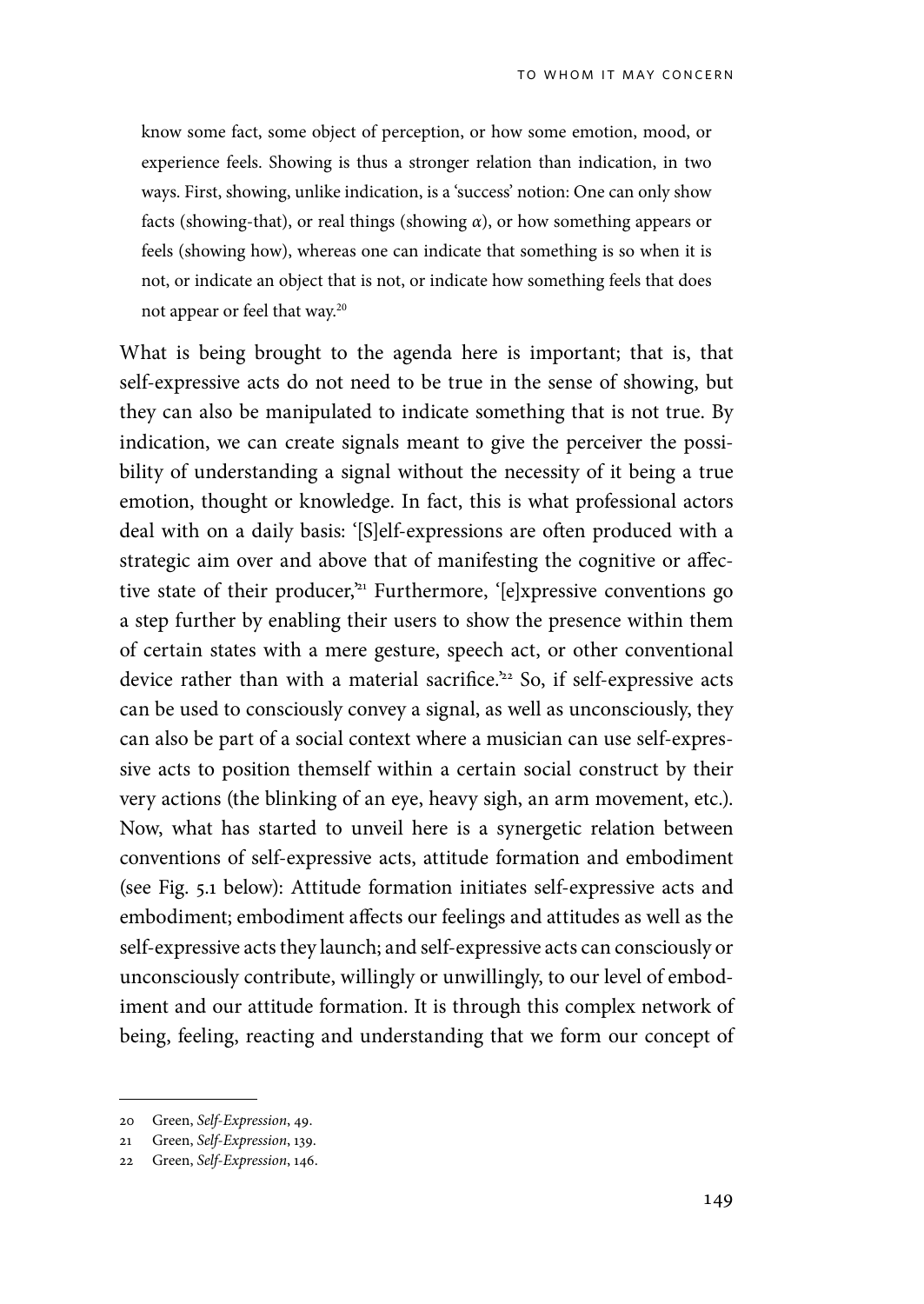

**Figure 5.1.** The relation between self-expressive acts, attitude formation, embodiment and tone production.

tone production, both consciously and unconsciously. This apparatus can then enable us to address a certain social, historical or academic practice by the mere action of producing a tone on an instrument. From the very simple act of producing a tone, we can provide the audience with signals for them to perceive (or not) where we unveil our aesthetic concept, our relation to historical data, what performance tradition we are trained in, how experienced we are, what musicians we look up to, etc. It is not only an act of producing something aesthetically valid and valuable within a certain context, but it also reveals something about the performer.

From this perspective, it is also noticeable that self-expression can be conventionalized in several ways, either through a *regularity* in behaviour; *arbitrariness* (the regularity in behaviour might have been otherwise); and when the regularity is supported by *normativity* ('[g]iven that all or most members of the relevant community conform to this pattern of behaviour, for most members of that community, conforming to that convention is proper and appropriate.').<sup>23</sup> According to these three propositions, self-expression is standardised by a set of acts that are regularly performed and understood as others perform and can relate to similar acts. I like to see this argument backwards: people jointly perform repetitious acts that articulate certain norms of signals that are meant to

<sup>23</sup> Green, *Self-Expression*, 144.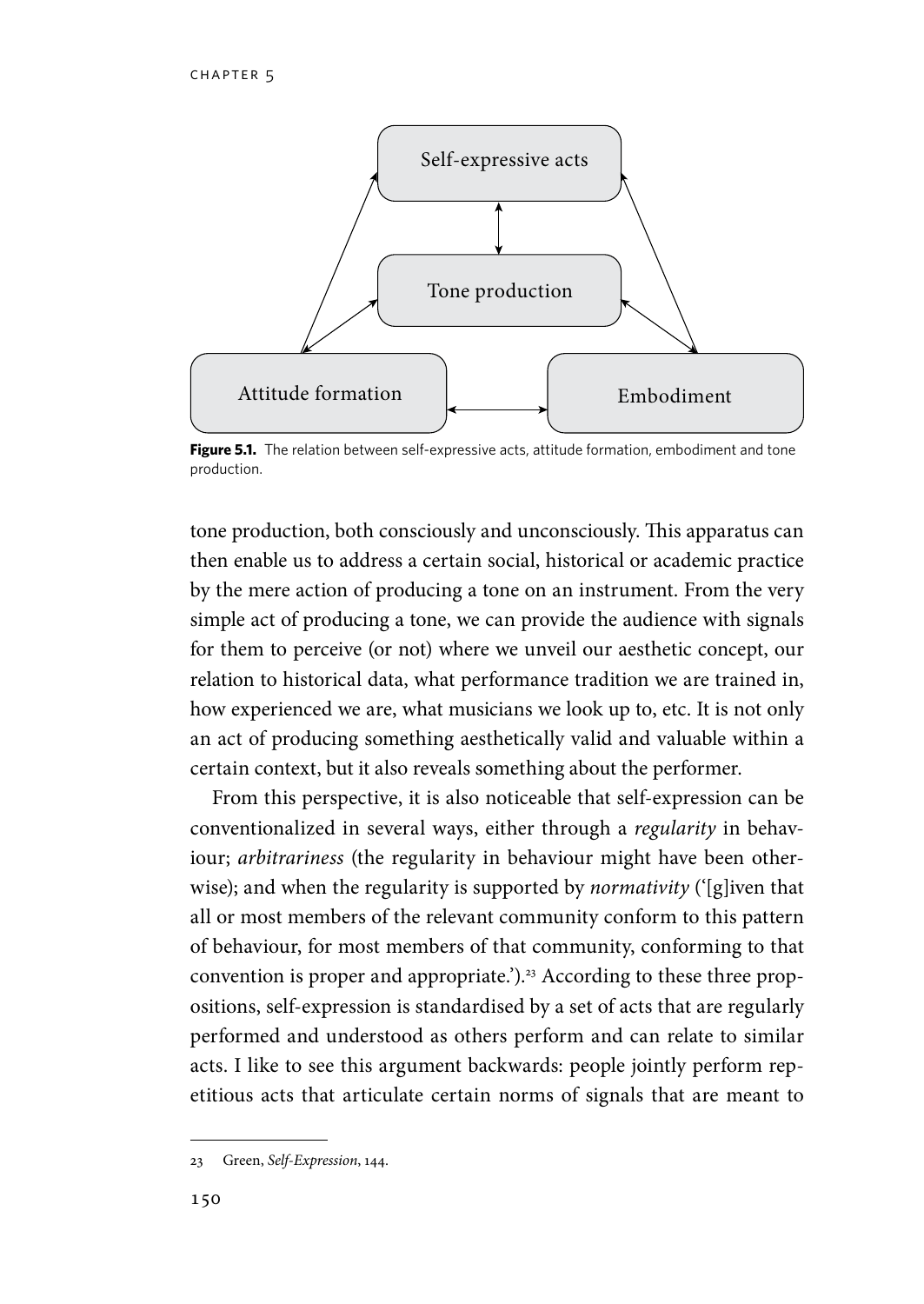produce some sort of meaning (whether perceived by the target or not), and it is within that context that self-expression can function in relation to the other people's ability to understand how a specific signal was designed to signal.

#### **The social psychology of Self**

If tone production is a self-expressive act, and part of an attitude and embodiment apparatus enabling us to situate ourselves socially, it is easy to argue that a book treating Early Modern tone production on lute instruments cannot only look at physicality and physics (Chapter 4), modern performance practice (Chapter 3) or historical evidence (Chapter 2). It is equally important to consider how our sociability and interaction within a certain context forms a concept of what we think proper tone production can and should be. Whatever historically-informed performance we present to an audience, that particular performance takes place today — it is designed, rehearsed, presented, improvised, perceived and understood today. As such, any performance of Early Modern music, and any attempt to understand that music's social function and location (tone production then being part of that practice) partakes in a dialogue between present and perceived past in which the 'social' functions as a filter in which all previous material is compartmentalised into meaning and understanding. Social psychology is therefore an effective perspective to address such issues, in which the more complex self-expressive acts, embodiment and attitude formations discussed above can join forces with earlier chapters, to create a functional model in which tone production can be understood.

In 1986, Doise proposed to divide social psychology research into four main approaches to analysis: 1) The *intraindividual* level of analysis focuses on what happens within an individual, bringing forth cognitive, perceptual and biological processes, for instance; 2) the *interindividual/ situational* level gives attention to what happens between individuals in a given situation; 3) the *socio*-*positional* level centres its argument around the same premises as the interindividual/situational, but in larger institutional contexts, such as school and community; and finally, 4) the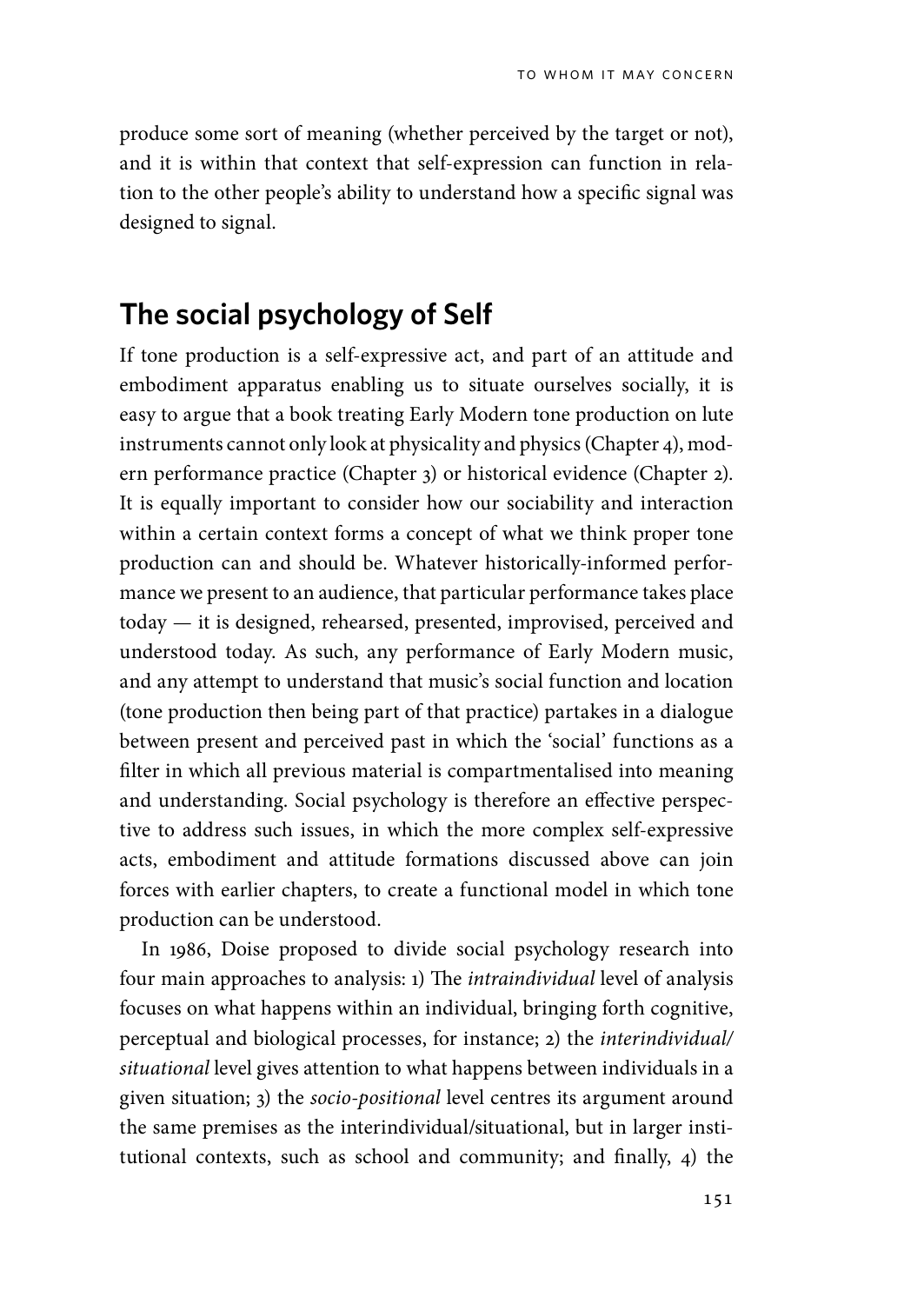#### chapter 5

*ideological* level brings forth matters concerning belief systems. The first two categories were, at the time of Doise's writing, more common among researchers in European countries and can be put under the label 'psychological-social psychology'; the latter two received more attention in the US and were more closely related to sociological-social psychology.24 Raymond Macdonald, David Hargreaves and Dorothy Miell (2002) further divided psychology into three main categories: *cognitive*, *emotional* and *social*. Previous research, they argued at the time, had been disproportionately concerned with cognitive and emotional aspects of psychology, but socially-focused works are less well represented. Together, they posit three social functions of music for the individual, these being *interpersonal*, *mood*, and *self-identity*:

First, people use music as a means of developing and negotiating interpersonal relationships. One's musical preference can define which social groups one does and does not belong to, and this is particularly clear in the case of teenage music preferences […]. Secondly, an increasing body of evidence shows that people use music as a means of regulating their mood, and that this is mediated by the immediate social environment in which listening takes place. This can explain patterns of musical taste and preference which are linked with specific listening situations and social circumstances […]. We suggest that one of the primary social functions of music lies in establishing and developing an individual's sense of identity, and that the concept of *musical identity* enables us to look at the wide-spread and varied interactions between music and the individual.<sup>25</sup>

Following this argument, music making, or more specifically, tone production, can be used to develop and negotiate interpersonal relationships when a practice is used by more than one person to define a social group (those playing close to the bridge versus those who do not, for instance). It can also be used to illustrate a mood, by actively changing position to alter the tone quality, or affecting or contradicting the mood by a certain *modus operandi*. This is particularly interesting in later Baroque music,

<sup>24</sup> North, A., and Hargreaves, D., *The Social and Applied Psychology of Music* (UK: Oxford University Press, 2008), 3–4.

<sup>25</sup> Macdonald, R., Hargreaves, D., and Miell, D. (Eds.), *Musical Identities* (USA: Oxford University Press, 2002), 5.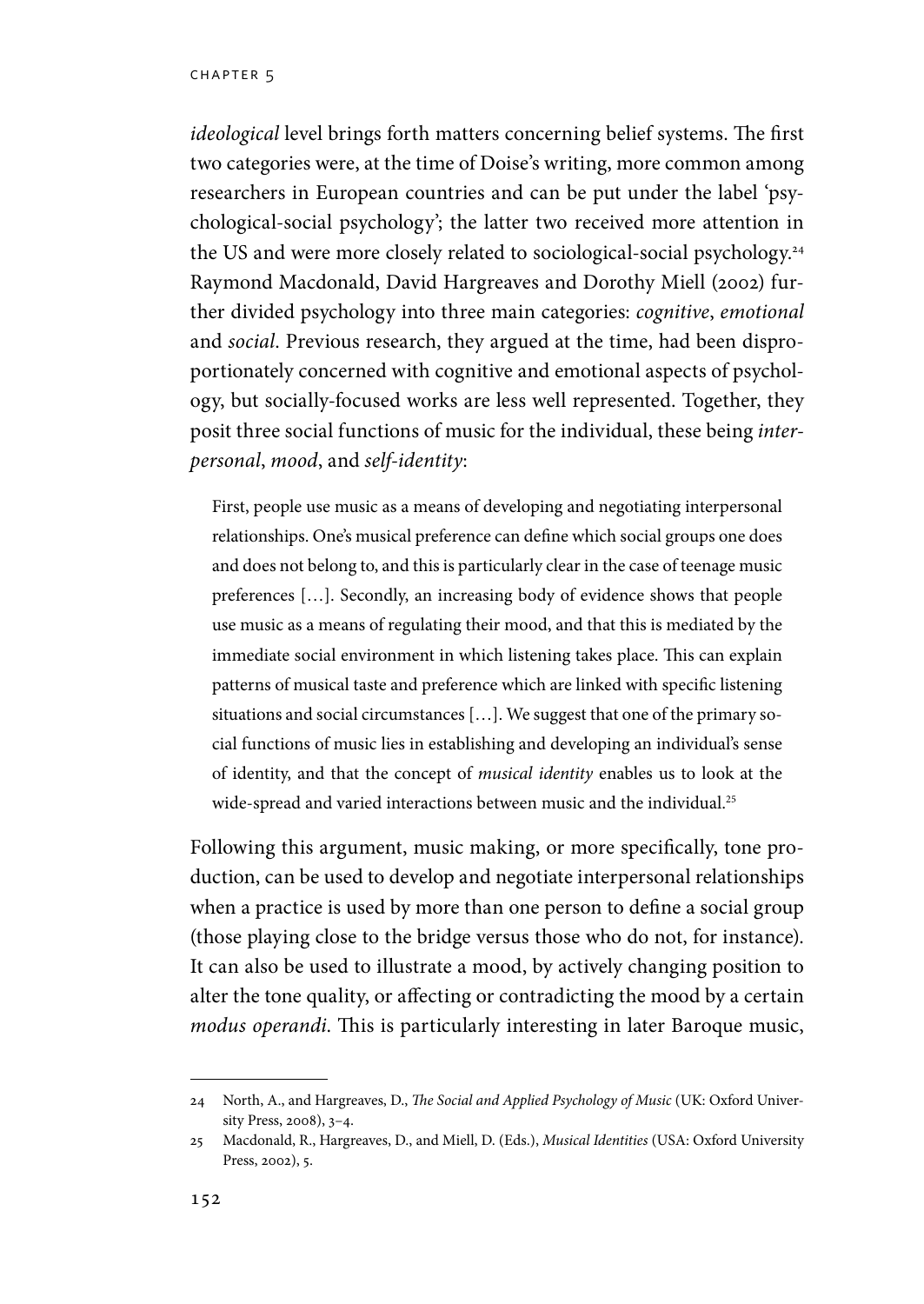where modern musicians prefer a warmer sound than the more wooden, transient-rich tone suggested by original sources (Chapter 2). In addition to preferences stemming from the Classical guitar and other more modern musical practices, it may also have to do with a modern alignment between, for instance, 'melancholy' and warm, soft sounds to create a more intimate, introverted soundscape than a metallic, harsh tone would. In this sense, historical evidence is ignored to avoid cognitive dissonance in the modern perceiver. By promoting such a perspective, we also emphasise tone production as part of a social practice in which the performer takes measures to consciously align their self-expressive act with the perceiver's attitudes and expectations, not to mention conforming to their expected anticipation in a way that reflects positively on the performer. Tone production becomes one of many mediums in which the performer is enabled to self-express.

Various disciplines within psychology theorize the self differently. In social psychology, the *self-concept* is a collective term that embraces all the different sets of beliefs that people have about themselves. A self-concept can further be broken down into different *self-schemas* that represent individual sets of beliefs about oneself that help people process self-relevant information in certain contexts.<sup>26</sup> All self-schemas relate to each other, since they are functioning within the same human being. The degree to which these self-schemas are clearly and confidently defined, consistent with each other, and temporarily stable, can be labelled *self-concept clarity*. *Self-awareness*, on the other hand, provides a dialogue

<sup>26</sup> There seem to be different terminological practices concerning the points that Douglas and Sutton wish to address by their use of self-concept and self-schemas. For instance, North and Hargreaves employ self-systems and self-concept respectively, where their self-concept seems to be equivalent to Douglas and Sutton's self-schemas; see North and Hargreaves, *Social and Applied*, 45. The self-systems and self-concepts terminology is also employed in Macdonald, Hargreaves and Miell's *Musical Identities*, only they mention *self-images* as an alternative word for self-concept; see Macdonald, *Identities*. On the other hand, Robert H. Woody, Sr. uses a self-concept and self-schemata that is in line with Douglas and Sutton's writing; see Woody, R.H., *Social Psychology and Musicianship* (USA: Meredith Music Publications, 2012), 35 and 42. A choice must be made, then, on what terminology to employ. I have chosen to go with the set of terms set up by Sutton and Douglas for two reasons: first, their book is of a later publication date and, as such, more up to date with recent progressions within the field of social psychology; secondly, I find the use of self-concept, rather than self-system, to be more descriptive and in line with the arguments I wish to make in this book.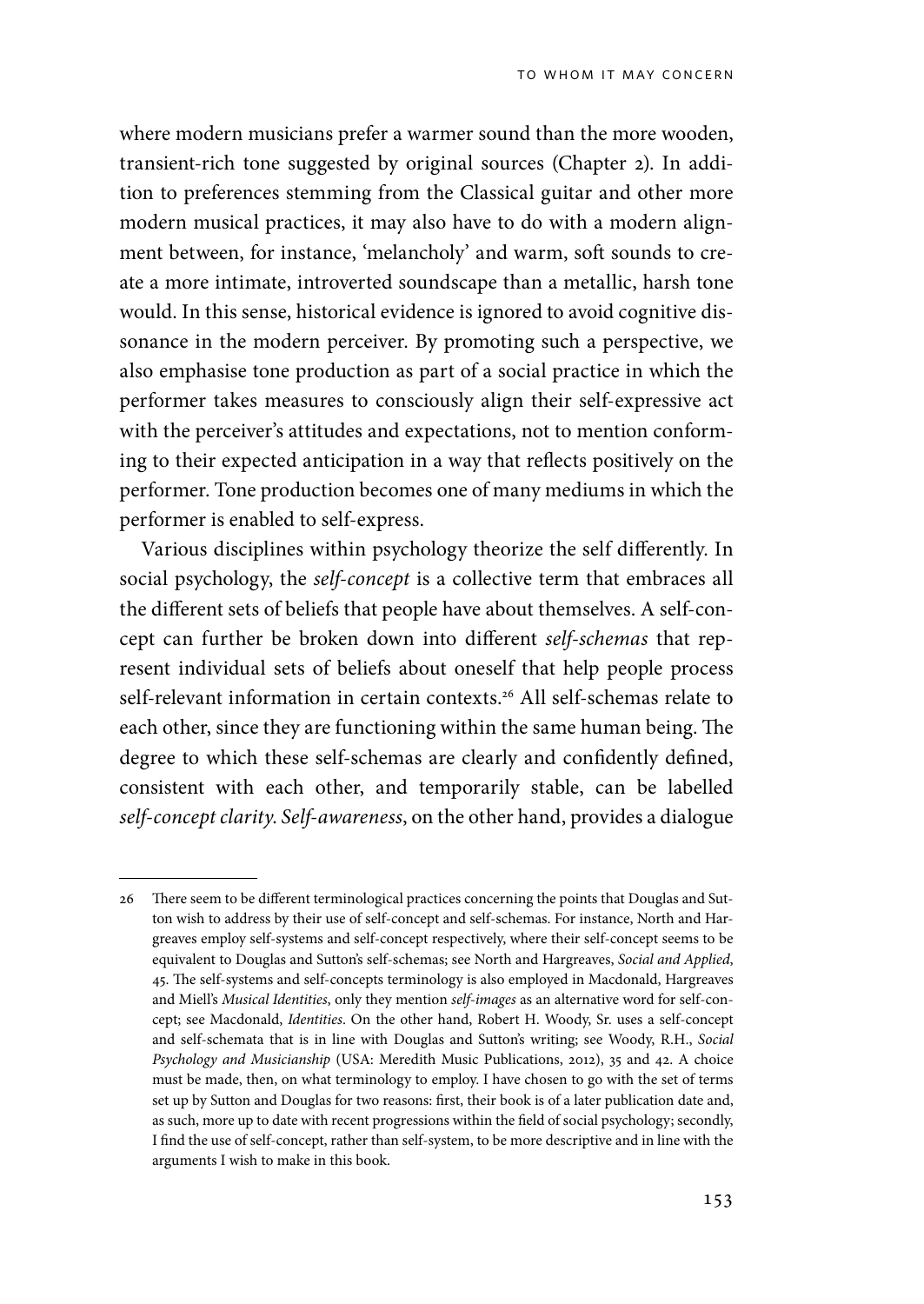between the self-concept and reality and it encompasses the psychological state of being aware of one's self-concept; one can be self-aware about private, personal aspects of one's self (*private self-awareness*) as well as public aspects of the self (*public self-awareness*), i.e. how these aspects may be seen by others in the exterior world. One can be self-aware to the degree that it becomes a chronic concern (*private self-consciousness* and *public self-consciousness*).<sup>27</sup> The self is. then, a construct, something that is dynamic and develops, adapts and preserves what someone is in various contexts. Our views on ourselves, our confidence and attitudes (to name a few perspectives) are not fixed in the sense that we can speak of a conceptual understanding of something, such as tone production, as something going from A to B as a simple aesthetic act, but are formed and evolving within the performer. I have experienced myself that when I play, sometimes, I can feel pretty confident and pleased with my tone production, while on other occasions I can find my tone production to be rather appalling, unfocused and annoying, even if I seem to be doing the same thing when reviewing my technique in a mirror. What happens at such times, in my case, is that I fall victim to my mental and emotional state in such a way that my attitude at each given moment affects my private self-awareness and self-consciousness, which in turn has repercussions for how I choose to perform in each situation. In such cases, my tone production is not necessarily a product of any sort of historical enquiry, or deliberate relation to my colleagues' practices, but rather a self-centred, inner dialogue in which I create my tone out of sheer problem solving and negotiation with my self-perceived shortcomings. It is, therefore, a matter between me and the external public self-consciousness and public self-awareness.

In reviewing these social psychological perspectives of the self, one soon thinks of the Freudian concept of *id*, *ego* and *superego* that one can find in psychoanalytically-flavoured musicological works.<sup>28</sup> But E. Tory Higgins (1987) has argued that Freud's model, along with other models, lacks 'a systematic framework for revealing the interrelations among the

<sup>27</sup> Sutton and Douglas, *Social*, 53–54, 56, 58–60 and 62.

<sup>28</sup> See for instance: Middleton, R., *Voicing the Popular: On the Subjects of Popular Music* (London and New York: Routledge, 2006).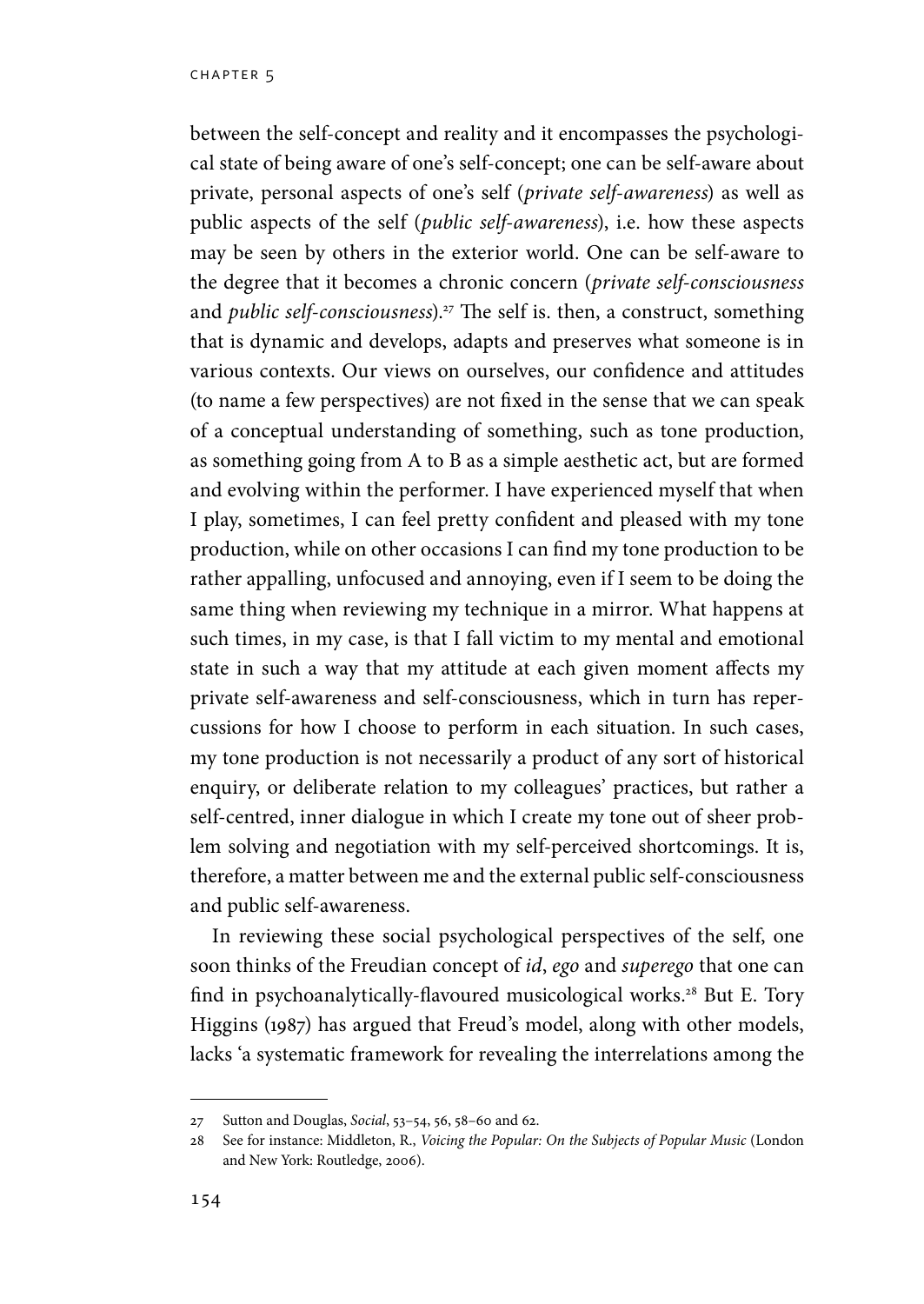different self-states;<sup>29</sup> 'A disadvantage of a principle that is intuitively appealing and simple and that promises a wide range of applicability is that it tends to be used to understand phenomena with little questioning of its hidden assumptions.'30 Higgins rather speaks of a threefold self-concept that consists of the 1) *actual self*, based on a person's knowledge about the self at the present time, 2) the *ideal self*, which constitutes a person's desired self (i.e. how that person would like to see their Self) and 3) the *ought self*. These instances of the self can, in turn, be perceived by oneself or by others. Based on this, we can divide the self into smaller, more concentrated fractions: actual/own, ideal/own, ought/own, actual/other, ideal/other and ought/other.<sup>31</sup> When some of these do not correspond to one another we reach a state of cognitive dissonance that, depending on the gravity of that dissonance, can cause more or less discomfort. Therefore, we constantly try to balance all these parts of ourselves through the processes of *self-regulation* where one tries to morph one's behaviour to fit an ideal or 'ought standard' of the self.<sup>32</sup> According to one of Higgins' later papers, (1997), people have two distinct self-regulatory systems: promotion and prevention. The *regulatory focus theory* that he promotes suggests that people can seek to construct their self either by an active, approaching effort to reach that state (promotion) or by a more cautious and avoidant mentality towards the path leading to the self.<sup>33</sup> Higgins uses the following example to explain this:

To reduce the spread of AIDS, for instance, campaigns for condom use have naturally framed the persuasive messages in terms of safe-sex and the dangers to be avoided, which involve a prevention focus and anticipating undesired endstate [i.e. we are asked to think of what we should avoid by using a condom]. But at the critical moment when condoms will or will not be used, the partners are more likely to be in a promotion focus and anticipating desired end-states [i.e. what we want to achieve by the act]. Thus messages with a promotion focus

<sup>29</sup> Higgins, E.T., 'Self-Discrepancy: A Theory Relating Self and Affect,' *Psychological Review, 94*  (3; 1987): 319–340, 320.

<sup>30</sup> Higgins, E.T., 'Beyond Pleasure and Pain,' *American Psychologist*, 52 (12; 1997): 1280–1300, 1290.

<sup>31</sup> Higgins, *Self-Discrepancy*, 321; Sutton and Douglas, *Social*, 64.

<sup>32</sup> Sutton and Douglas, *Social*, 64–65.

<sup>33</sup> Higgins, *Beyond*; Sutton and Douglas, *Social*, 65–66.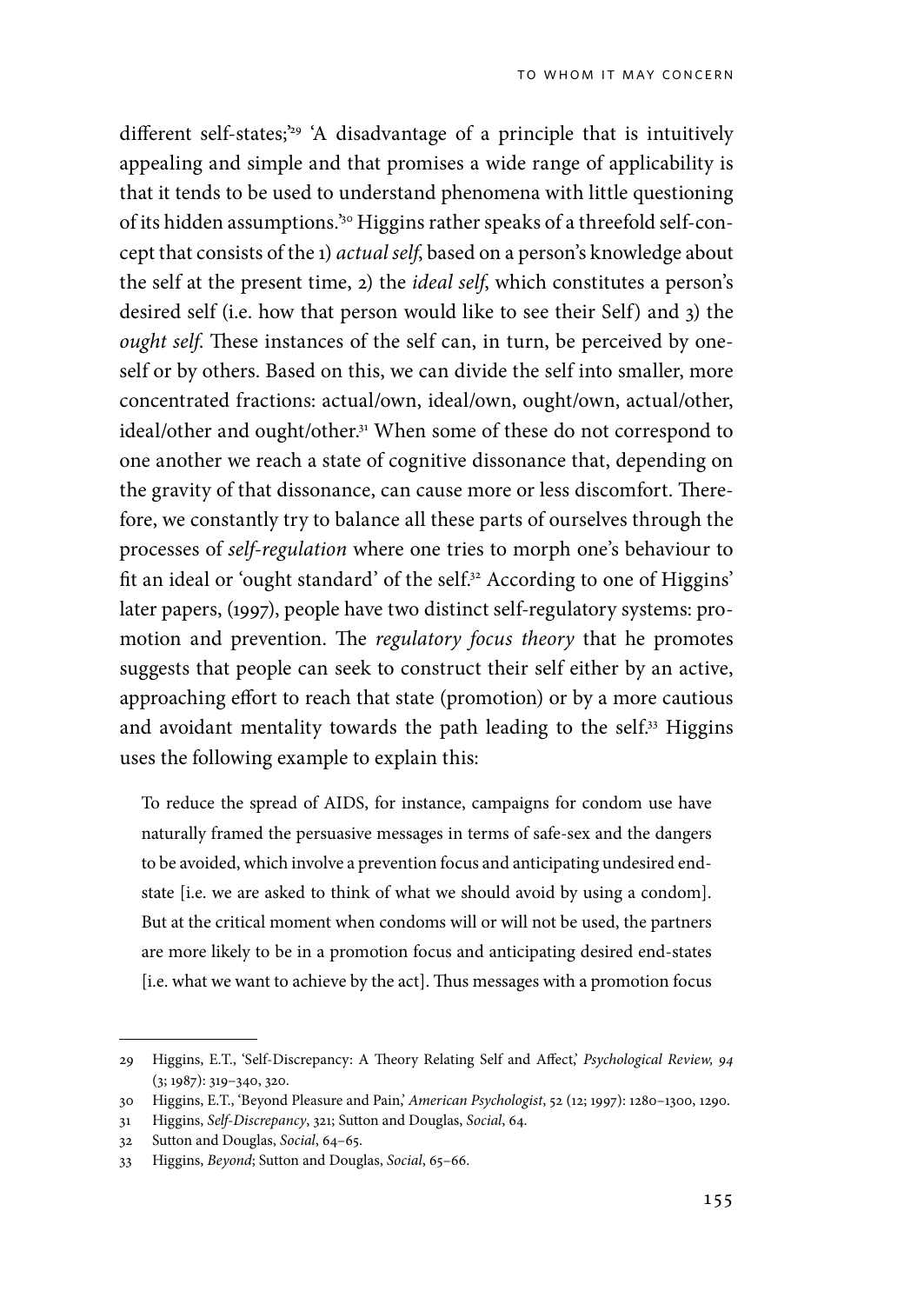on anticipated desired end-states might be more effective (e.g. condom use promotes a caring relationship).34

This remark is interesting because it draws attention to how approaching consistency at both ends of a communication can establish a better rapport. If we were to present our tone production through a performance to an artist we admire, that interaction would probably have an immense effect on our perception of our own practice, according to how we are met. If the admired artist meets us in a preventive manner ('don't do this; avoid this way of producing a tone') or a promotive ('try this; this will help you convey what you tell me you wish to convey') we will gain quite different understandings of the situation, which again affect our attitude towards the artist and ourselves. What's more, they also affect how we embody that situation. Rhetorically, do we get a feeling of having failed in our mission, or are we given the sense of learning how to master it even better, and how does this affect our hormone production? Robbie Sutton and Karen Douglas write:

People behave towards others in ways that help them validate their perceptions of self. This may be reflected in who we choose as friends. For example, if you think of yourself as outgoing and sociable, it helps to have friends who think the same of you.<sup>35</sup>

In this quote, we clearly sense the importance of considering social interaction and group construction when discussing tone production as a self-expressive act. In fact, it also draws attention to how we often seek to be part of social groups where our self-perception corresponds to what other group members think of us; that is, we seek conformity between the interior and exterior. In developing a tone production, then, it is not only a matter of establishing one's position within a certain context, but also of feeling acceptance of that said context by conforming the actual self to situations where one feels a positive response from others. An important part of this process has to do with *self-presentation*. We mould and shape the manner in which we present ourselves to others so that we are perceived in

<sup>34</sup> Higgins, *Beyond*, 1297.

<sup>35</sup> Sutton and Douglas, *Social*, 83.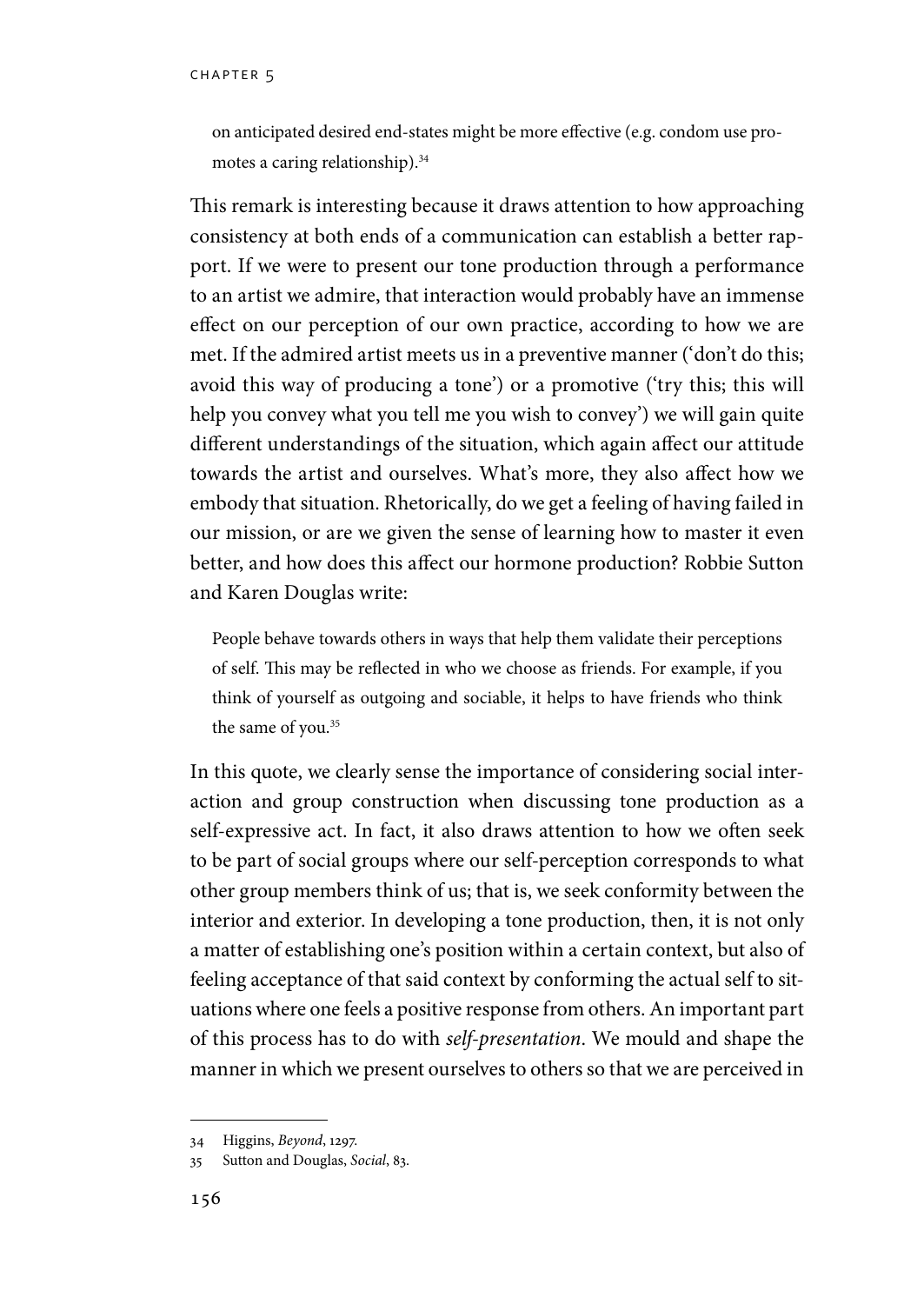the way we want to be perceived. By *self-monitoring* we are being sensitive to how we are perceived, so that we can appropriate our self-expression to constitute the impression we wish to give (*impression management*).36 The way we express ourselves and construct our *self-presentation*, that is, how we deliberately present ourselves to others, has a great effect on how we partake in a social group; how, for instance, musical meaning can be mediated, understood and appropriated, and how musical identities are valued and perceived. The *social comparison theory* of Festinger (1954), for instance, suggests that we get to know and crystalize our self by comparing ourselves to others. We compare ourselves with those who are better or worse than us at certain things (*upward* and *downward social comparison*), and we engage in *temporal comparisons* where we juxtapose our past and anticipated future self. For instance, by comparing ourselves to a past version of our self, we might perceive that our present self is better, which perhaps would make us feel better about ourselves:<sup>37</sup>

The drive for self evaluation concerning one's opinions and abilities has implications not only for the behaviour of persons in groups but also for the processes of formation of groups and changing memberships of groups. To the extent that self evaluation can only be accomplished by means of comparison with other persons, the drive for self evaluation is a force acting on persons to belong to groups, to associate with others.<sup>38</sup>

This is a very important apparatus when developing a concept of tone production. We compare our tone concept to others to know what we want, or do not want, to achieve and what we do or do not like; we look back on past documentation (recordings, videos and other means of documenting) to

<sup>36</sup> Festinger, L., 'A Theory of Social Comparison Processes,' *Human Relations*, 7 (1954): 117–140; Sutton and Douglas, *Social*, 70–72 and 83.

<sup>37</sup> Music's role as a social phenomenon and as a marker (both as a unifier and divider) has been widely addressed by musicologists, especially since the end of the twentieth century (to name only a very few: Clarke, E.F., *Ways of Listening: An Ecological Approach to the Perception of Musical Meaning* (USA: Oxford University Press, 2005); DeNora, T., *Music in Everyday Life* (UK: Cambridge University Press, 2000); Gracyk, T., *I Wanna be Me: Rock Music and the Politics of Identity* (USA: Temple University Press, 2001); Middleton, R., *Studying Popular Music* (USA: Open University Press, 1990); Middleton, *Voicing*; Moore, A.F., *Song Means: Analysing and Interpreting Recorded Popular Song* (England: Ashgate, 2012); Walser, R., *Running with the Devil: Power, Gender, and Madness in Heavy Metal Music* (USA: Wesleyan University Press, 1993)).

<sup>38</sup> Festinger, *Social Comparison*, 135.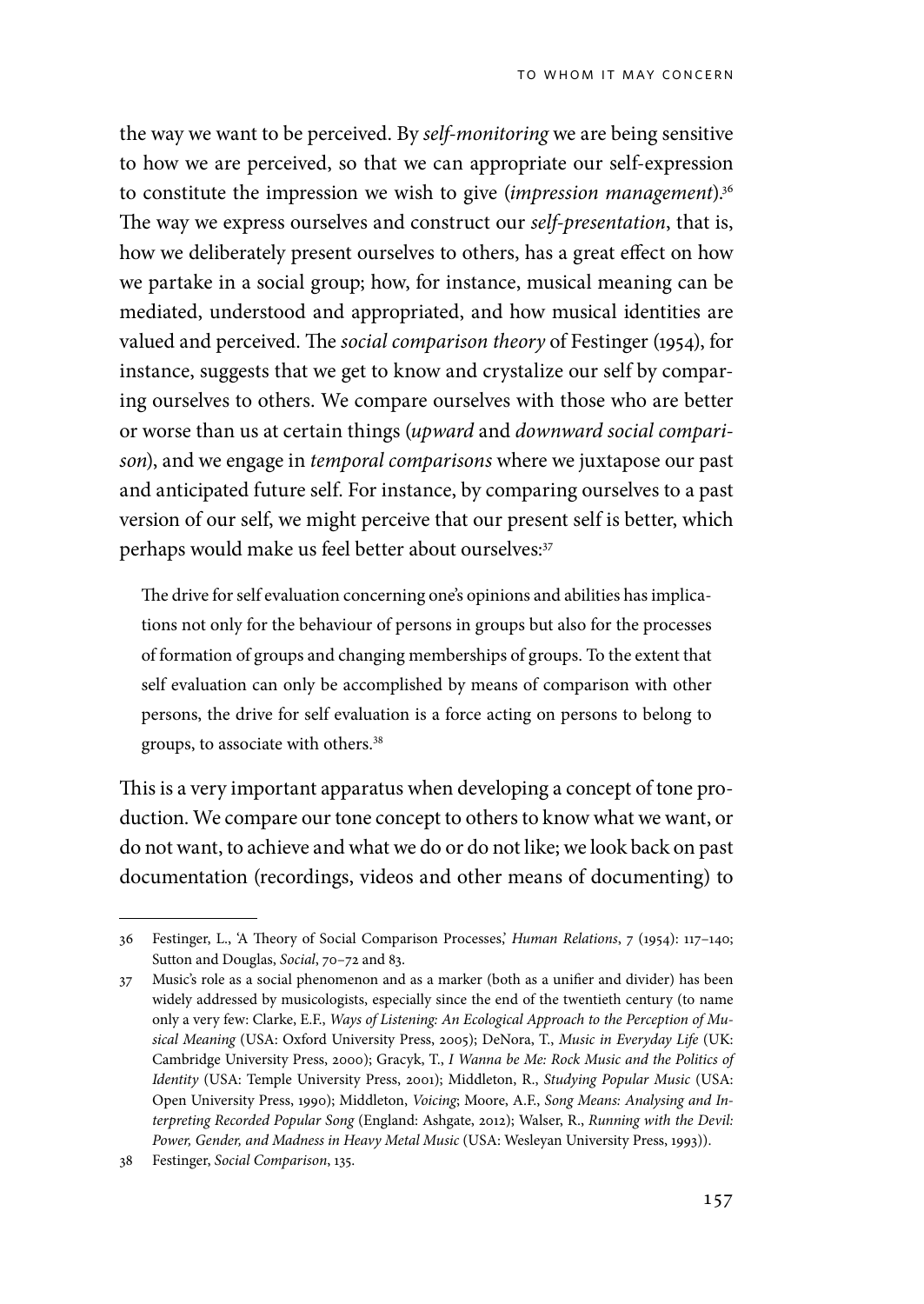feel proud of where we have come; and we use comparisons to feel more secure, or insecure, about the choices we make as performers.

## **Self-expression and identity**

There is no denying that self-expressive acts and tone production are highly related to identity, which can be seen as the perceived result that arises from the performance of people's self-concepts. Stan Hawkins writes in *Settling the Pop Score* (2002) that:

identities are performatively constituted by the artist's expression, and […] there are important links between music reception and identity […]. In my research into identity formation in pop music, it has become more and more evident that pop culture forms a site where identity roles are constantly evolving to fit social needs.39

Hawkins touches on a critical point. By our self-awareness, self-consciousness, regulatory activities, comparisons and impression management, we construct identities that are constantly evolving to fit certain social needs. We performatively constitute our identities through our actions and self-expression, which again reveal something about us, regardless of whether it is perceived or not. Identity is about what a person is or is not, and how a person's identity relates to other identities through sameness or difference, i.e. we can assert that we belong to a certain group identity, but that very group identity can be quite different from another. '[T]he dominant group must set itself apart from that it is not, in order to seek that which it wishes to be.' Hawkins points out that identity and binarism, however, do not automatically go hand in hand: 'identity might be considered as flexible and free-floating and not divided into clear cut groups: women and men.'40 Whatever the classification, it is clear that we relate to others through our constantly-evolving identities. Tone production as a self-expressive act has little to do with historical practice *per se*, it has to do with us, that is, how we wish to be perceived. Rhetorically, am I

<sup>39</sup> Hawkins, S., *Settling the Pop Score: Pop Texts and Identity Politics* (UK: Ashgate, 2002), 12.

<sup>40</sup> Hawkins, *Pop Score*, 13.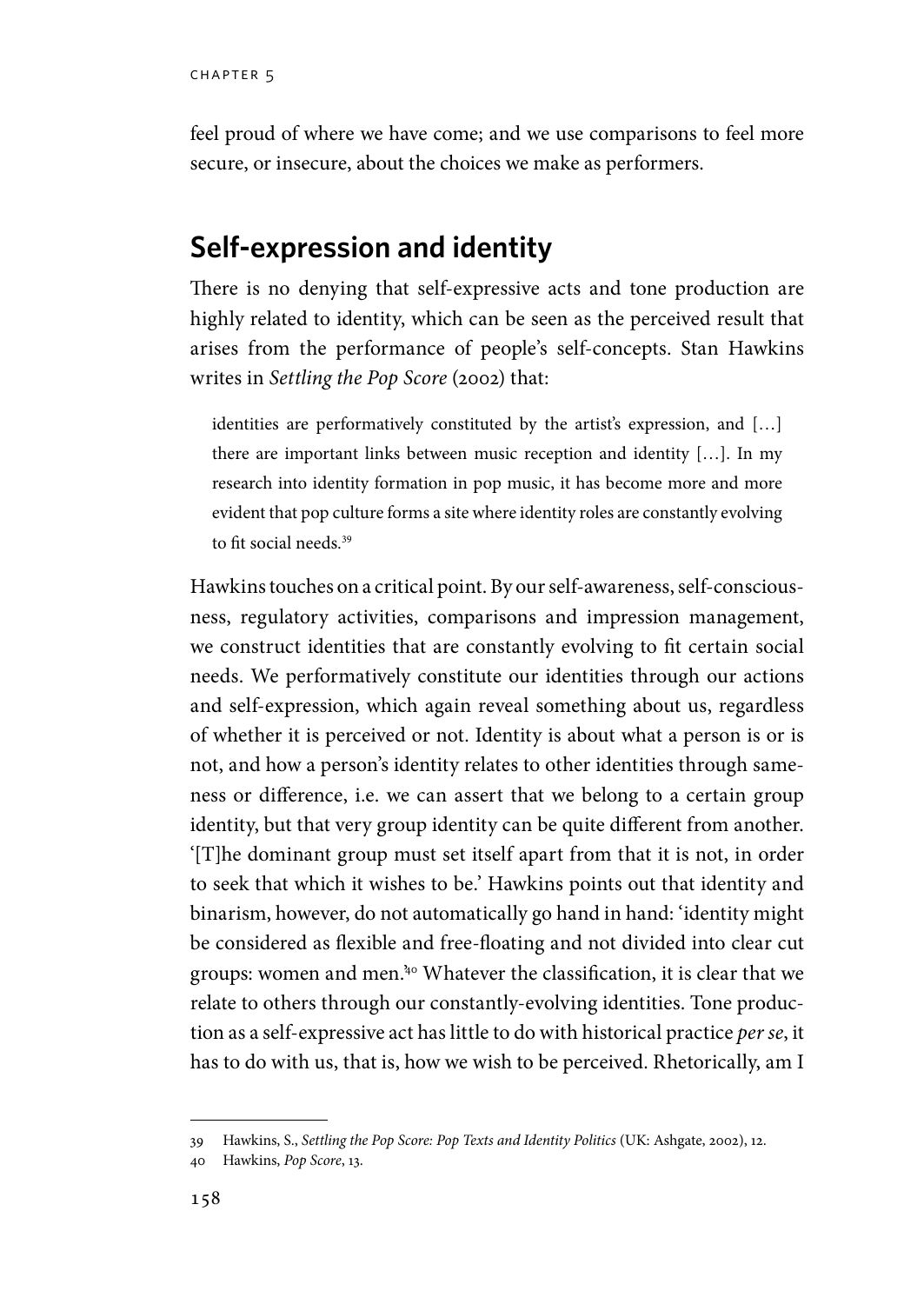a historically-aware artist? Am I a scholar first and foremost? Am I a free spirit? Am I a provoker? Am I afraid of criticism?

Self-expression and identity are two separate things. The first takes the position of the object's acts while the latter takes the position of how those acts, in sum, are perceived. We can then speak of identity as an effect of self-expression rather than a genuine substance; this effect is constituted upon an interplay between symbols and fantasy: 'a most effective way of comprehending identity is by disconnecting it from an "essence" and perceiving it as a dramatic effect rather than an authentic core. […] Music can profile identities through us mapping the symbolic with the imaginative.'41 If tone production then is a dramatic effect, we further realise that the implication of this statement goes far beyond the simple change of tone quality when playing for aesthetic variety, to include perspectives where we also elaborate our identities through our tone production. So, by identifying with the identity of a person or group, one can reach intensified aesthetic experiences of music. The compound of that aesthetic experience can create rapport on different levels — 'gender', 'race', 'sexuality', or 'community', for instance — that can function as communication, establishing a connection between individuals; one can say that this phenomenon establishes a pathway for performative self-expression. The persons' joint understanding of an identity construct within a certain socio-cultural setting makes self-expression performative in that both sides of an aesthetic, interpersonal connection can understand it.

#### **Self-expressive acts and interpreted material**

So far, I have separated self-expressive acts and identity from the historical discourse, focusing more on the present than the past. In dealing with the past, however, we are constantly met with the dilemma of interpretation. If we are to build our identity, our concept of tone production, social positioning and understanding of our self-expressive acts properly in *relation to historical evidence*, we are always in the position of guessing. The results unveiled in Chapter 2 give us hints on what tone production

<sup>41</sup> Hawkins, *Pop Score*, 14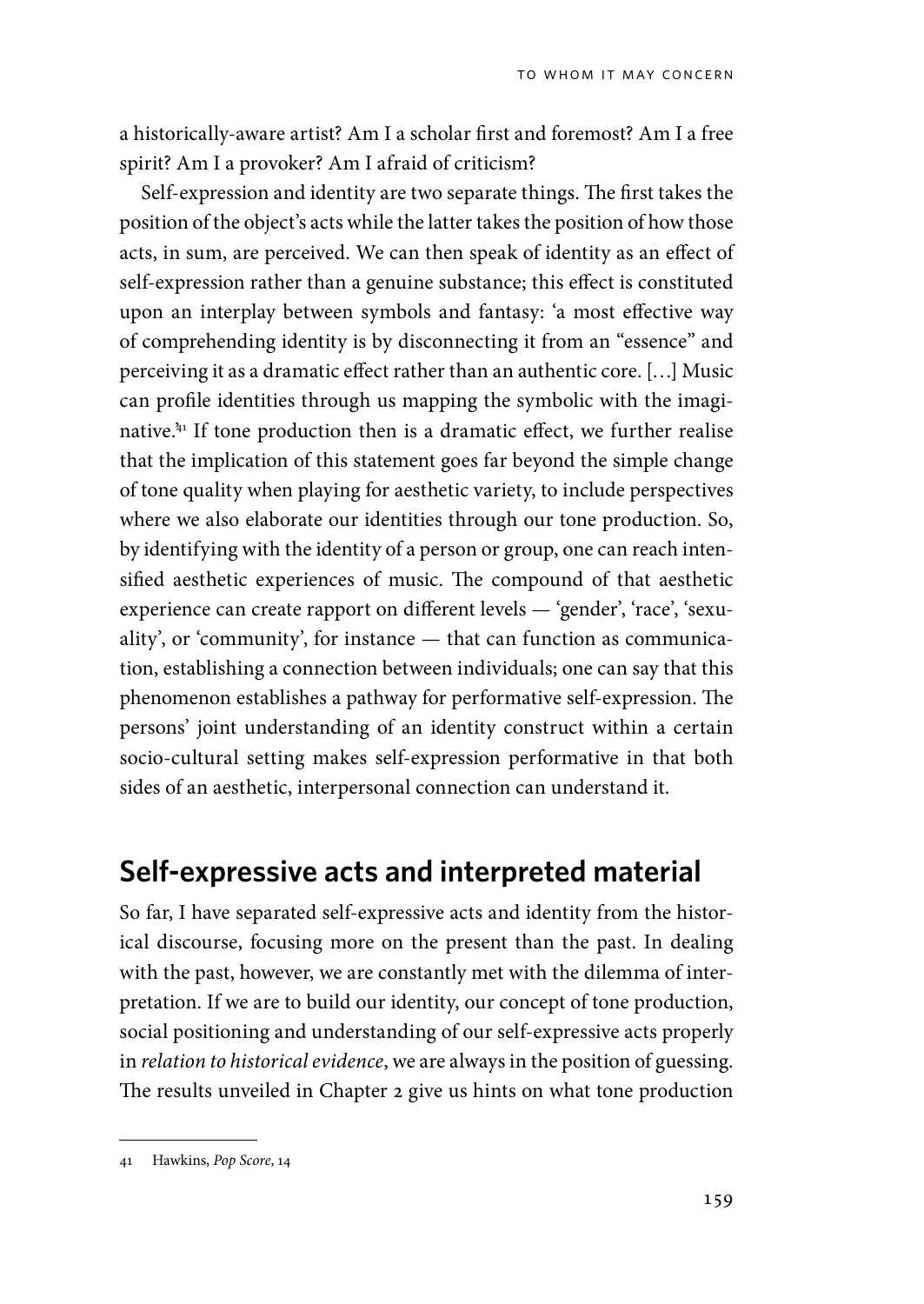could be, but we cannot know for sure how that actually sounded, or even if what was written corresponds to actual practice. We cannot know definitively that we, today, understand the sources properly; we can only rely on our interpretations of the sources. It is through these interpretations that we position ourselves in today's 'Early Modern' musical practice. Charles Taylor writes:

[i]nterpretation, in the sense relevant to hermeneutics, is an attempt to make clear, to make sense of an object of study. This object must, therefore, be a text, or a text-analogue, which in some way is confused, incomplete, cloudy, seemingly contradictory — in one way or another, unclear. The interpretation aims to bring to light an underlying coherence or sense.<sup>42</sup>

Taylor's statement can at first seem somewhat straightforward, but there are numerous problems to be found, making the relation between text and interpreter far more complex. Taylor writes that:

[a] successful interpretation is one which makes clear the meaning originally present in a confused, fragmentary, cloudy form. But how does one know that this interpretation is correct? Presumably because it makes sense of the original text: what is strange, mystifying, puzzling, contradictory is no longer so, is accounted for.<sup>43</sup>

The question is, then, to whom does it make sense? My standpoint is that we cannot *prove* anything of the past, but we can discover and unveil material, and from that material we can theorise, formulate and suggest. But the question is perhaps not only what the signifiers signify, but rather what the signifiers afford — what do I extract from them as a scholar? Take, for instance, the classic case of Wittgenstein's rabbit-duck illustration; if we only see it as a rabbit, our discourse would go into quite another direction than it would if we saw it as a duck. So, the greatest importance is perhaps not what a signifier can signify, but what it affords and how we articulate that affordance. The world opened up by the text —

<sup>42</sup> Taylor, C., 'Interpretation and the Sciences of Man,' in G. Delanty and P. Strydom (Eds.), *Philosophies of Social Science: The Classic and Contemporary Readings*. (UK: McGraw-Hill, 2003): 182–186, 182.

<sup>43</sup> Taylor, *Interpretations*, 183–184.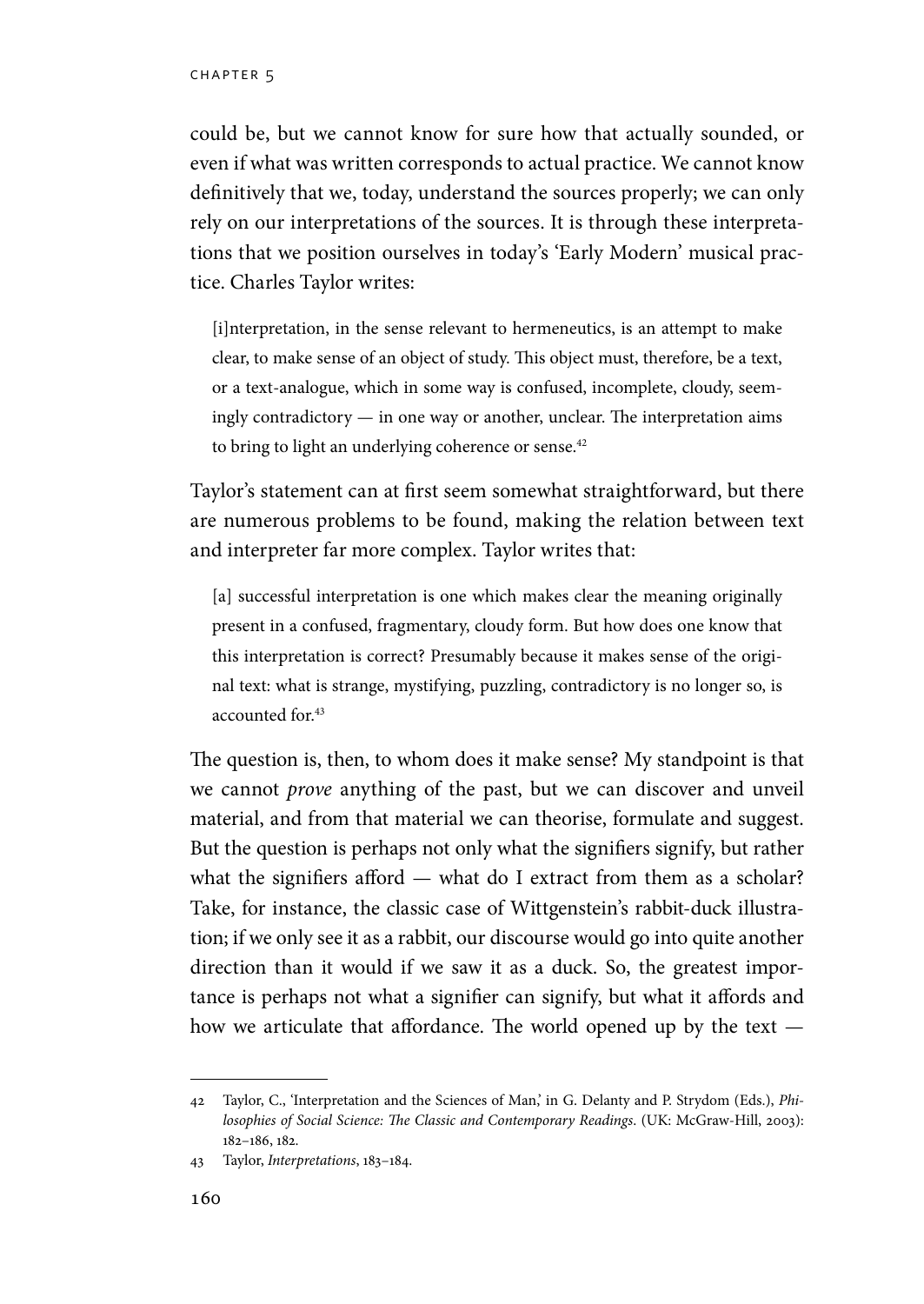what Gadamer calls the 'matter of the text $44$  — presents us with more, deeper-level problems than what Taylor's above-mentioned hermeneutics addresses. While testing Gadamer's hermeneutics, Ricoeur writes: 'Would it not be appropriate to shift the initial locus of the hermeneutical question, to reformulate the question in such a way that a certain dialectic between the experience of belonging and alienating distanciation becomes the mainspring, the key to the inner life, of hermeneutics.<sup>45</sup> In this quote, Ricoeur places the interpreter within a dialectic relationship between text and self, between inside and outside, rather than being overly occupied with epistemological foundations. The interpreted text then presents itself as the nexus of its syntactic construction, its intended signification and how it is perceived and articulated by the interpreter. Clearly, we cannot detach ourselves from the interpretation, and the matter of proper understanding of Early Modern tone production on lute instruments becomes somewhat obsolete. What we should ask, then, is rather *whose* understanding of tone production we are approaching, in what context that tone production came to be, the function of that said approach to tone production, and what that tone production says about the person performing it.

Notice how Taylor touches upon an important aspect of hermeneutics: 'Even if there is an important sense in which a meaning re-expressed in a new medium cannot be declared identical, this by no means entails that we can give no sense to the project of expressing a meaning in a new way.'46 Re-expressed meaning is, then, according to Taylor's statement, something other than the meaning inherent in the original text. Thus, there is a gap between the meaning expressed in the original text and the new expression presented by the person interpreting the original. Ricoeur touches upon the issue:

For if the primary concern of hermeneutics is not to discover an intention hidden behind the text but to unfold a world in front of it, then authentic self-understanding is something which, as Heidegger and Gadamer wish to say, can be

<sup>44</sup> Ricoeur, P., 'Towards a Critical Hermeneutic: Hermeneutics and the Critique of Ideology,' in G. Delanty and P. Strydom (Eds.), *Philosophies of Social Science: The Classical and Contemporary Readings* (UK: McGraw-Hill, 2003): 172–181, 175.

<sup>45</sup> Ricoeur, *Hermeneutic*, 173.

<sup>46</sup> Taylor, *Interpretations*, 183.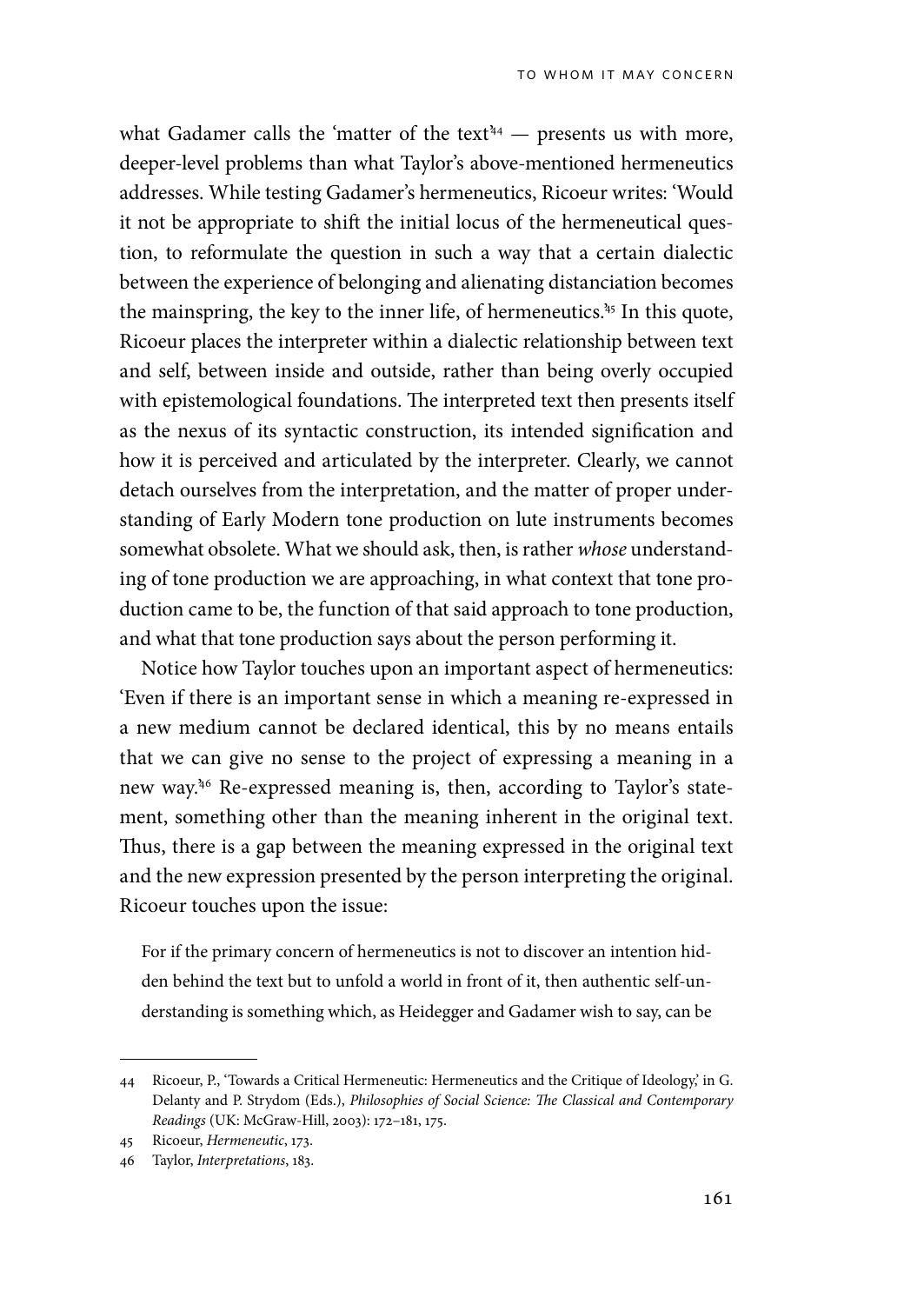instructed by the 'matter of the text'. […] To understand is not to project oneself into the text but to expose oneself to it; it is to receive a self enlarged by the appropriation of the proposed worlds which interpretation unfolds.<sup>47</sup>

If we either expose or project ourselves onto the text, we are also presented with an intricate hermeneutical problem within the written text itself. Take, for instance, a seventeenth-century description of a performance practice. First of all, it is the subjective account of another; we cannot know if this account would be representable if we ourselves were there to see the same event being described. The writer becomes the interpreter of that event. Second, we interpret that interpretation. Third, meaning can be lost between languages. From the seventeenth-century French language to modern French and from there to English, for instance. In my case, I am neither a native English speaker, nor French, German, Spanish nor Italian. Fourth, as I previously mentioned affordance, we quickly see how a single signifier affords differently among people living in the same period, but also across the centuries. Furthermore, this present book will again be read and interpreted by someone else. What we see here presents a huge problem (see Fig. 5.2 below).



Figure 5.2. Illustration placing myself in the chain of interpretation and mediation.

<sup>47</sup> Ricoeur, *Hermeneutics*, 176.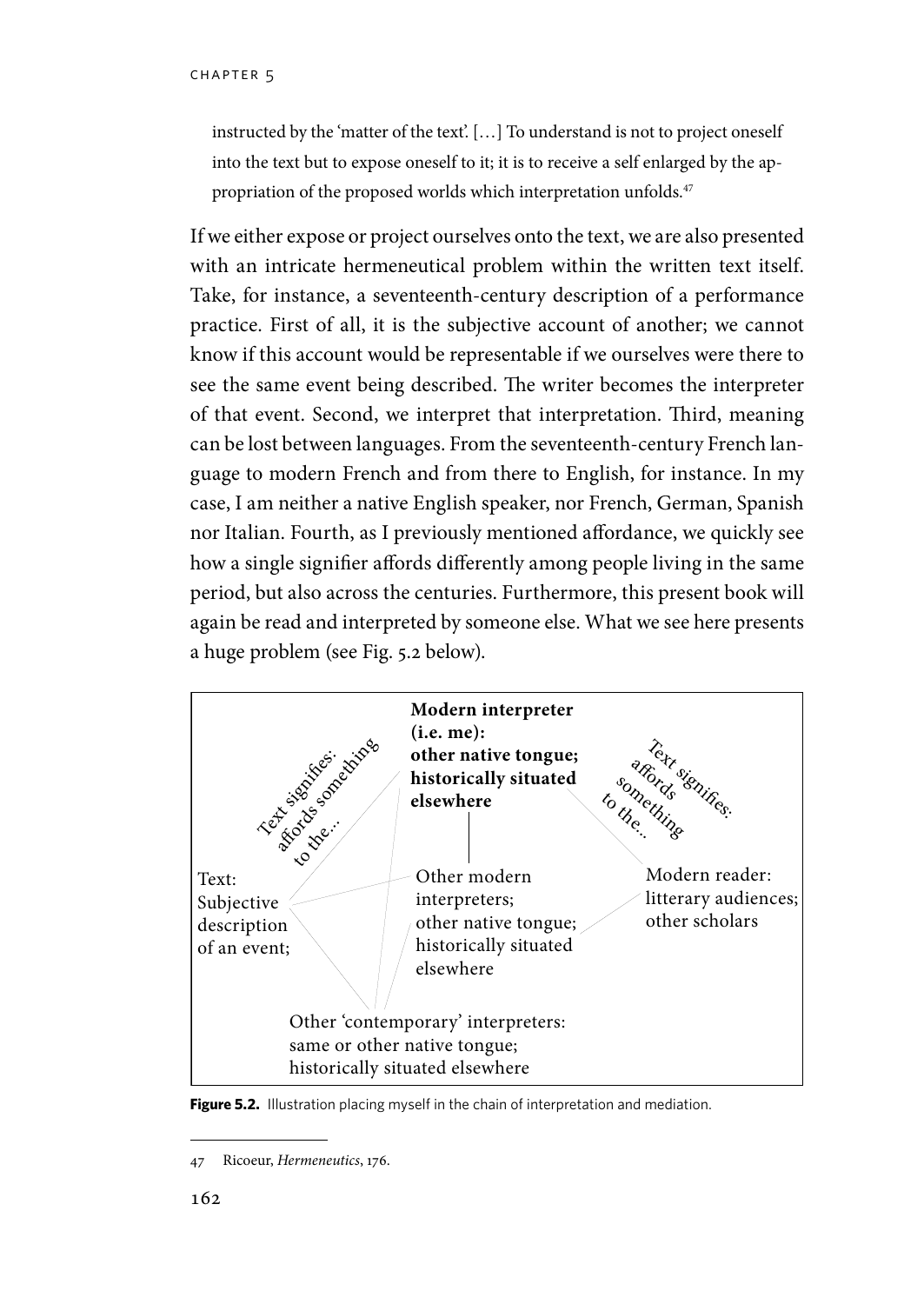Ricoeur argues that writing is more than a fixation of discourse; it presents a threefold autonomy 'with respect to the intention of the author; with respect to the cultural situation and all the sociological conditions of the original text; and finally, with respect to the original addressee.' The text as a signifier is something else, has another destiny, than the original intention of the author.<sup>48</sup> Ricoeur's text autonomy, in my case, must by extension be considered in multiple layers: the original text being interpreted, the text written by the interpreter or interpreters, and finally, the 'matter of text' as perceived by the reader.<sup>49</sup> Although it would be easy to paint a melancholic picture of the hermeneutical scholar and their seemingly impossible task,<sup>50</sup> I would rather look at hermeneutics from a positive angle. When several scholars present well-founded interpretations, i.e. present a thoroughly-constructed argument, we can revisit their constructions of interpretation to reassess their findings and, over time, strengthen the probability of the hermeneutic body of scholarship. Following such a line of argument, it is clear that a successful interpretation of a cultural phenomenon such as tone production must be interdisciplinary.

To draw this chapter to a close, self-expressing places tone production into a context emphasising the personality inherent in tone construction where we can produce an idiolectic sound quality, one that people recognise as 'our sound'. Our bodies function in a way that what we do also receives a physical reaction, not only within ourselves through embodiment, but also in others through empathic cognitive systems (among others). Tone production as a self-expressive act is not something that is directly related to historical practices alone, but historical practices can be used to situate oneself within the social context the performer wishes to be judged; they can be used to position oneself within a socio-political

<sup>48</sup> Ricoeur, *Hermeneutics*, 174.

<sup>49</sup> 'In short, the work decontextualises itself, from the sociological as well as the psychological point of view, and is able to recontextualise itself differently in the act of reading. It follows that the mediation of the text cannot be treated as an extension of the dialogical situation'; see Ricoeur, *Hermeneutics*, 174.

<sup>50</sup> See, for instance, Wegman, R.C., 'Historical Musicology: Is it Still Possible?' in M. Clayton, T. Herbert and R. Middleton (Eds.), *The Cultural Study of Music: A Critical Introduction*, 2nd ed. (USA: Routledge, 2012): 40–48.